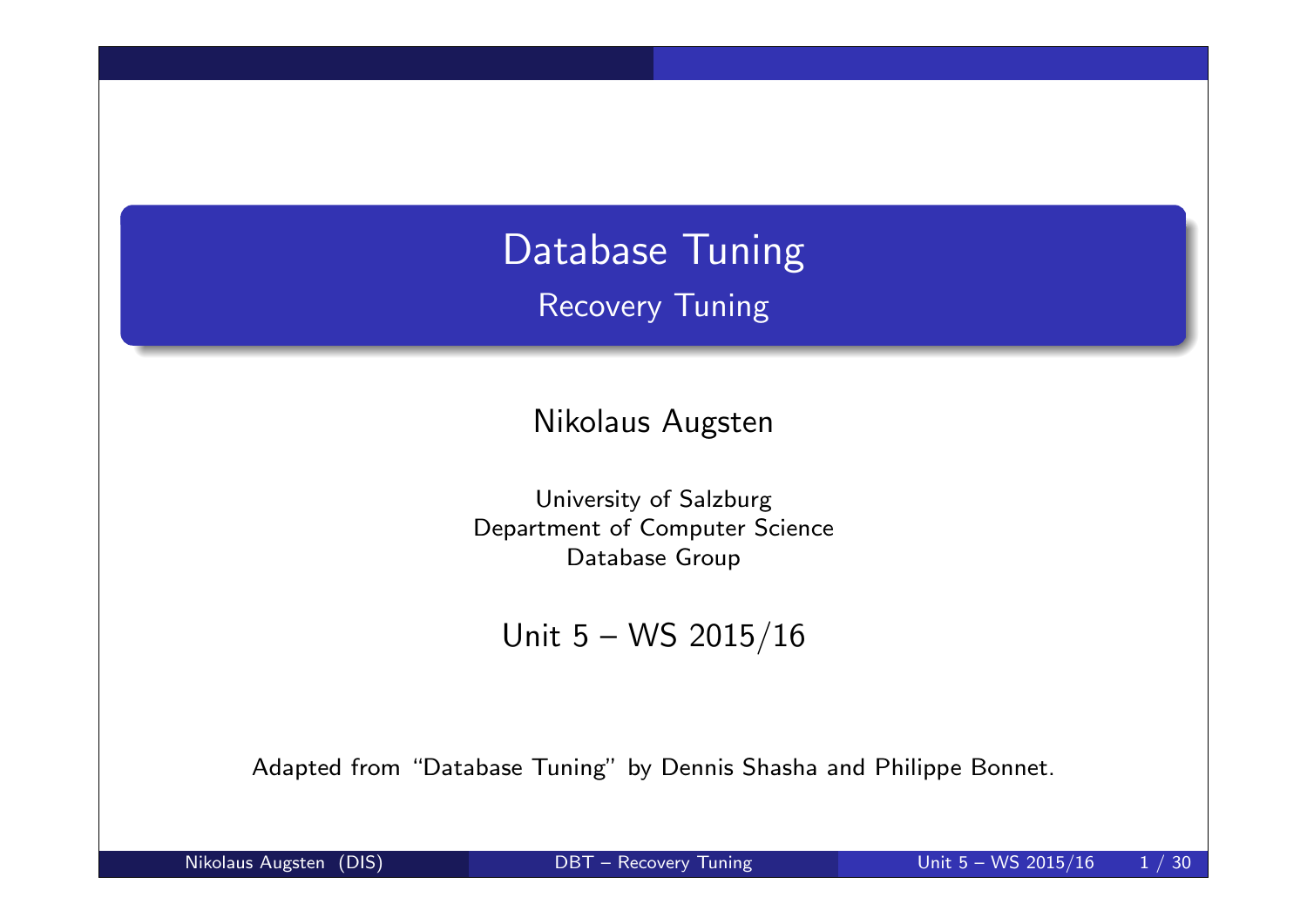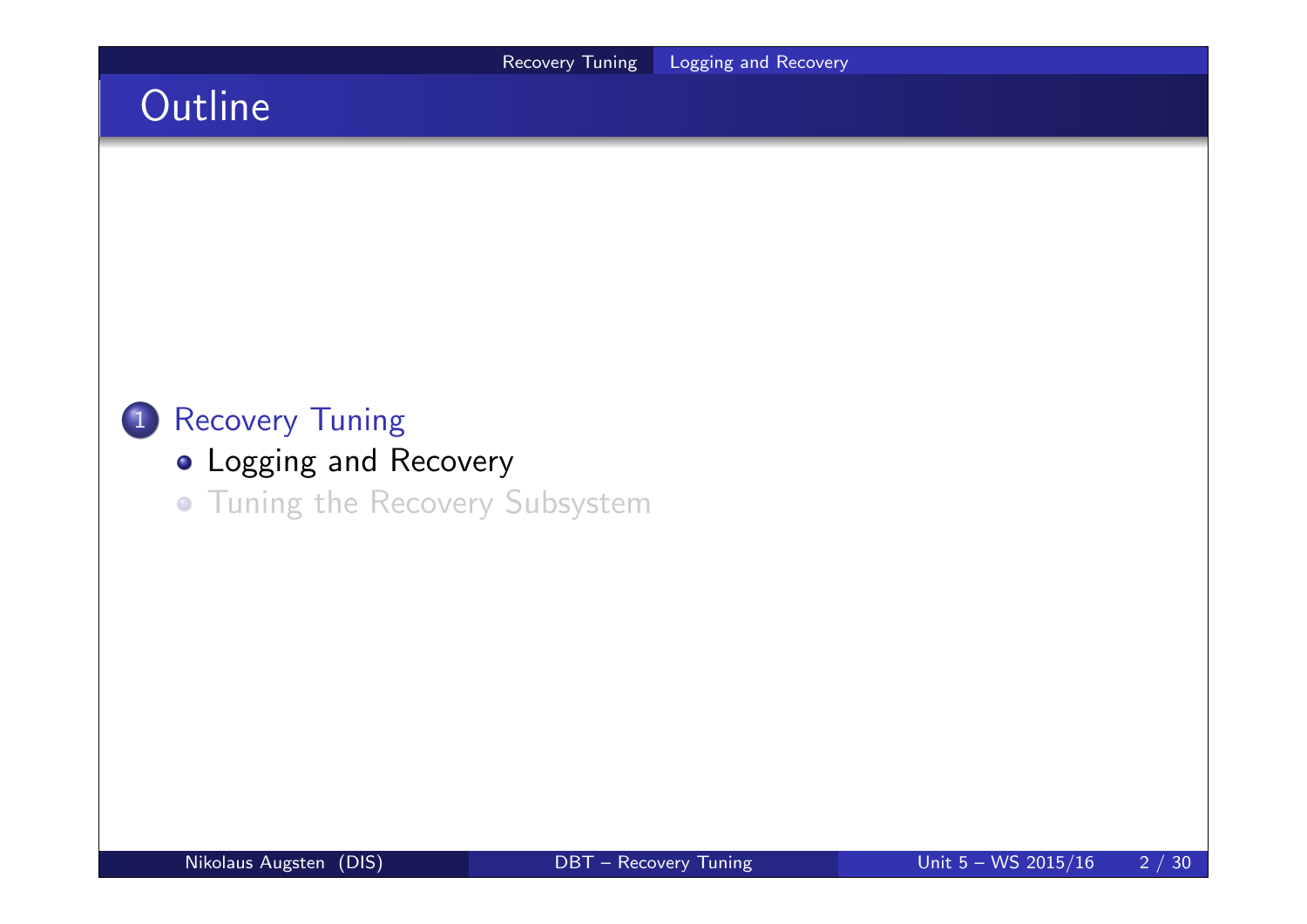

- Durability: After a transactions commits, changes to the database persist even in the case of system failure.
- Atomicity: after failure, reconstruct database such that
	- changes of all committed transactions are reflected
	- effects of non-committed and aborted transactions are eliminated
- Recovery subsystem: Guarantee atomicity & durability in failure case.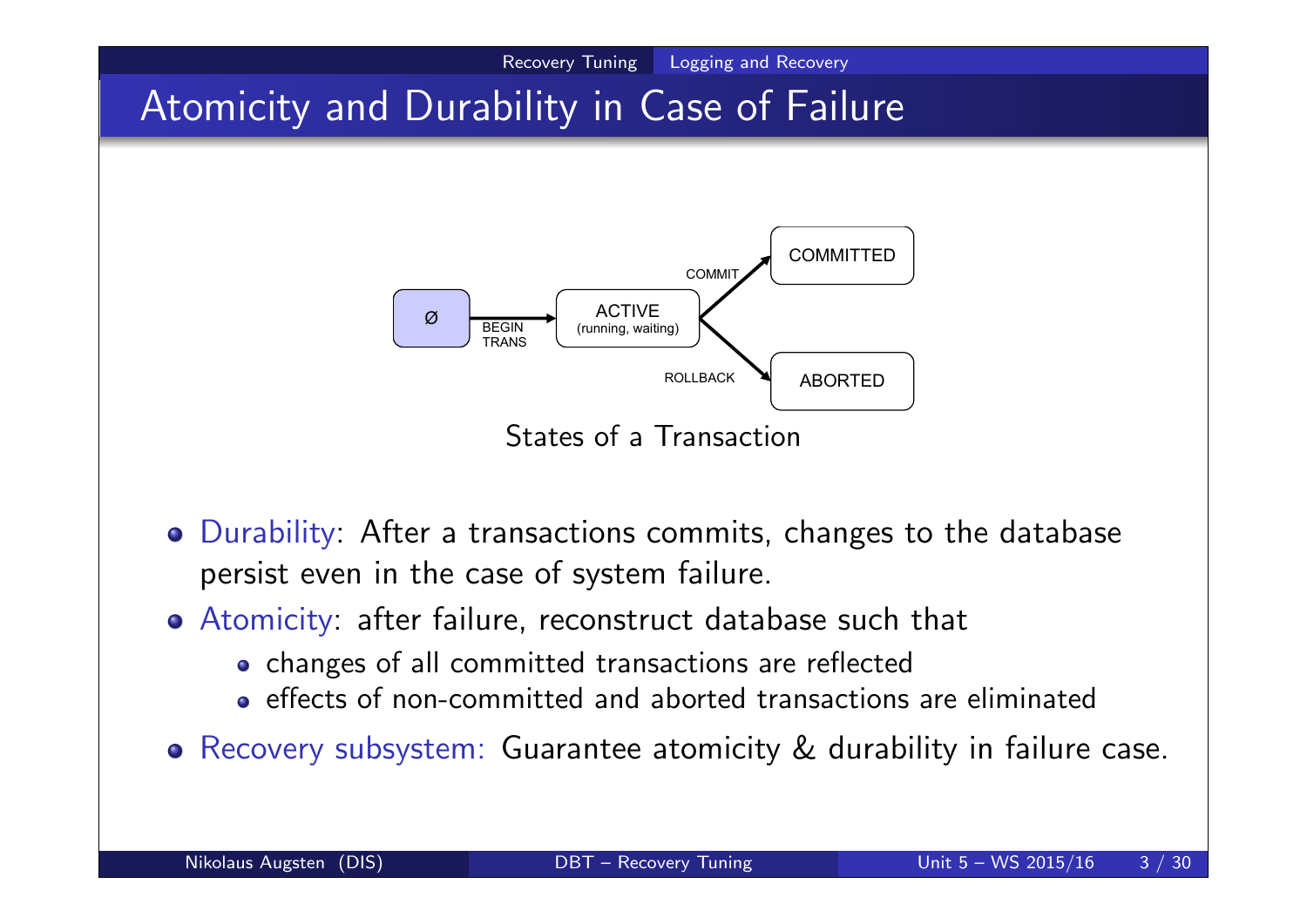## Failure Types

- Software:
	- 99% are Heisenbugs (non-reproducible, due to timing or overload)
	- Heisenbugs do not appear if system is restarted
	- example: error due to isolation level that was chosen too low
- Hardware: failure in physical device
	- CPU, RAM, disk, network
	- fail-stop: device stops when failure occurs, e.g., CPU
- Maintenance: problem during system repair or maintenance
	- examples: recover from failure, backup
- Operations: regular operations
	- regular system administration and configuration
	- user operations
- Environment: factors outside the computer system
	- examples: fire in the machine room (Credit Lyonnais, 1996),  $9/11$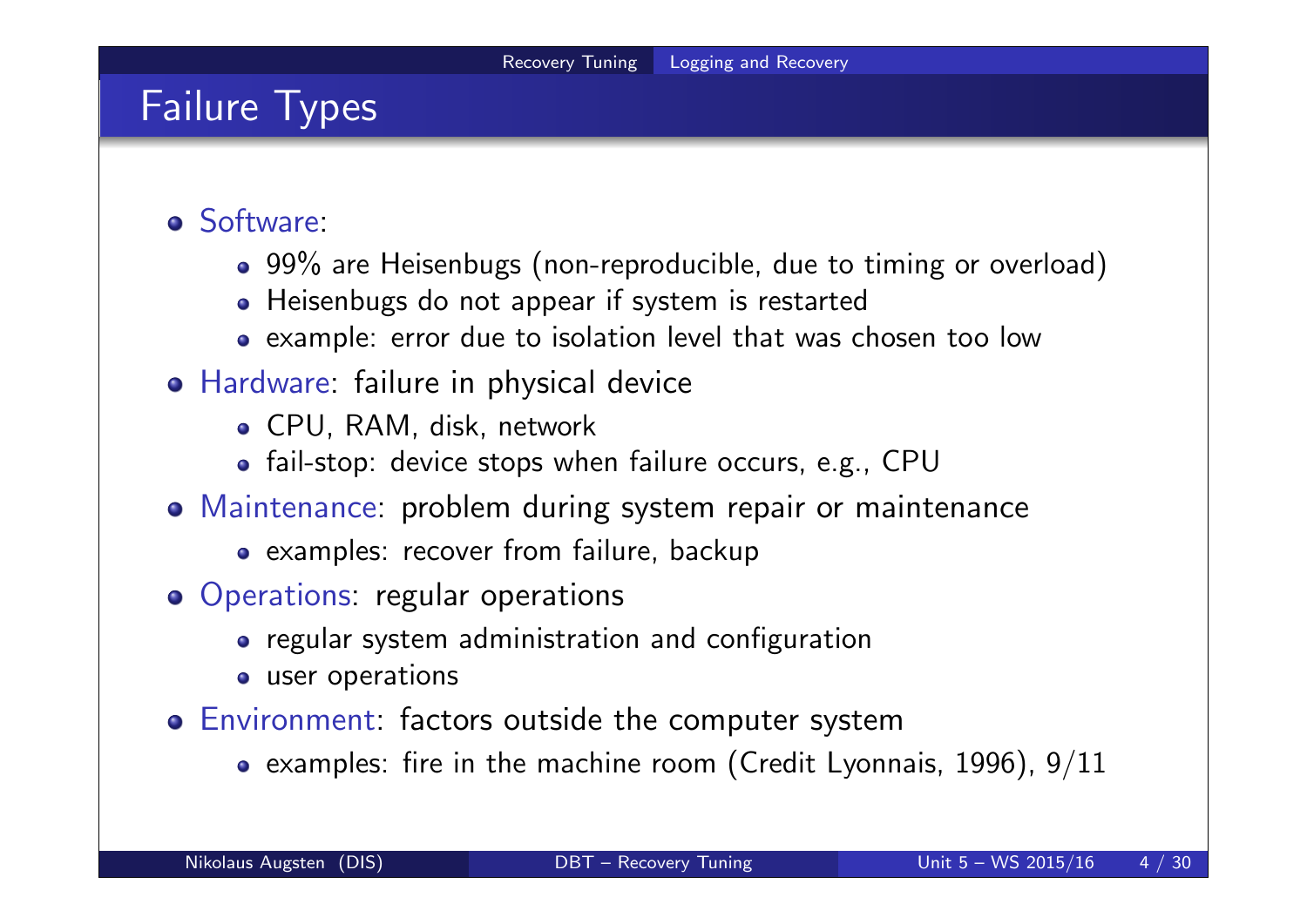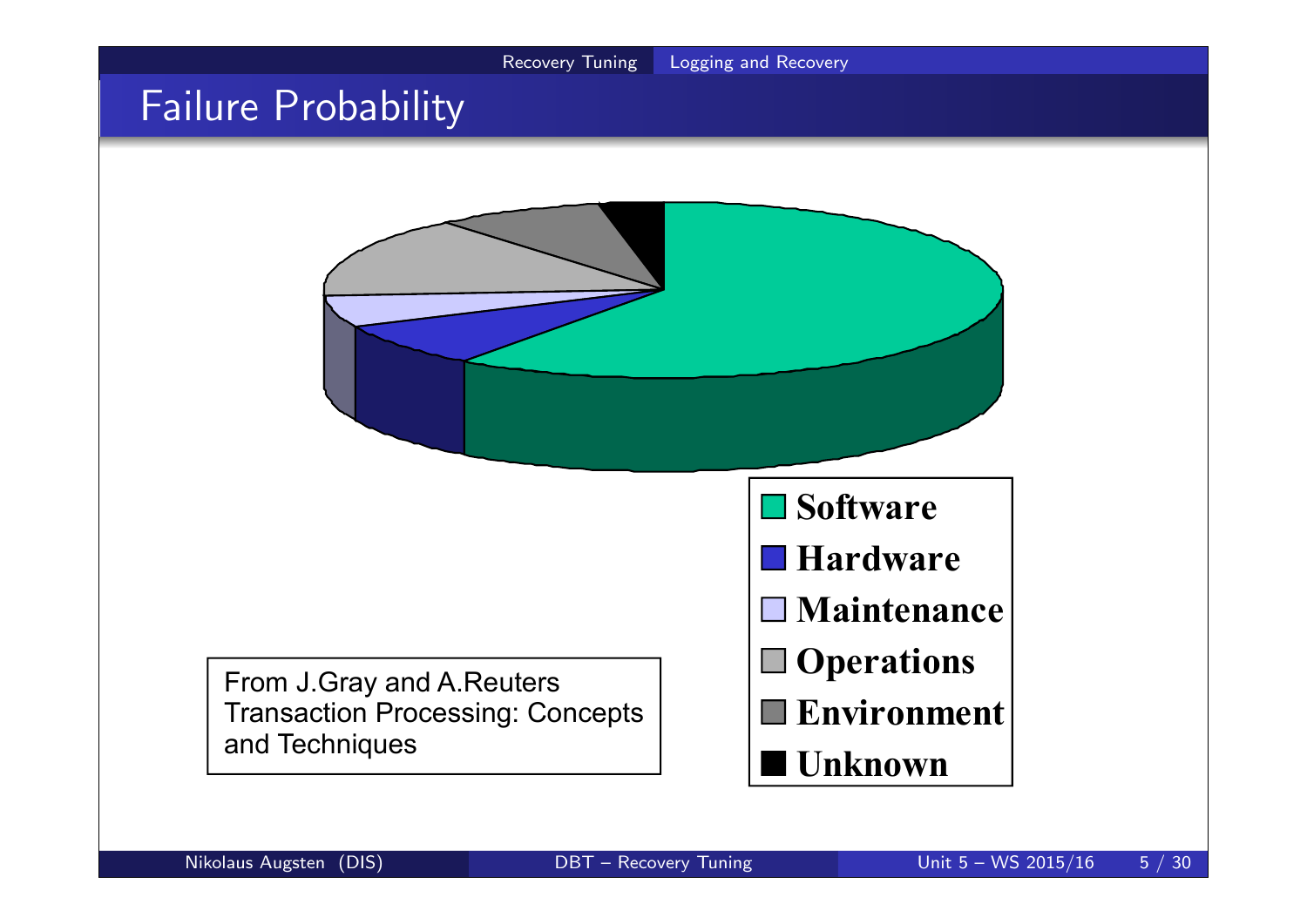## Which Failures Can Database Systems Tolerate?

### Some software failures:

- **•** crashing client
- crashing operating system
- **o** some server errors

#### **• Hardware failure:**

- CPU fail-stop and erasure of main memory
- single disk fail-stop (if enough redundant disks are available)
- Environment: Power outage
- Backups still important:
	- recovery system does not substitute backups
	- backups required for failures not covered by recovery system
	- example: accidental deletions, natural disaster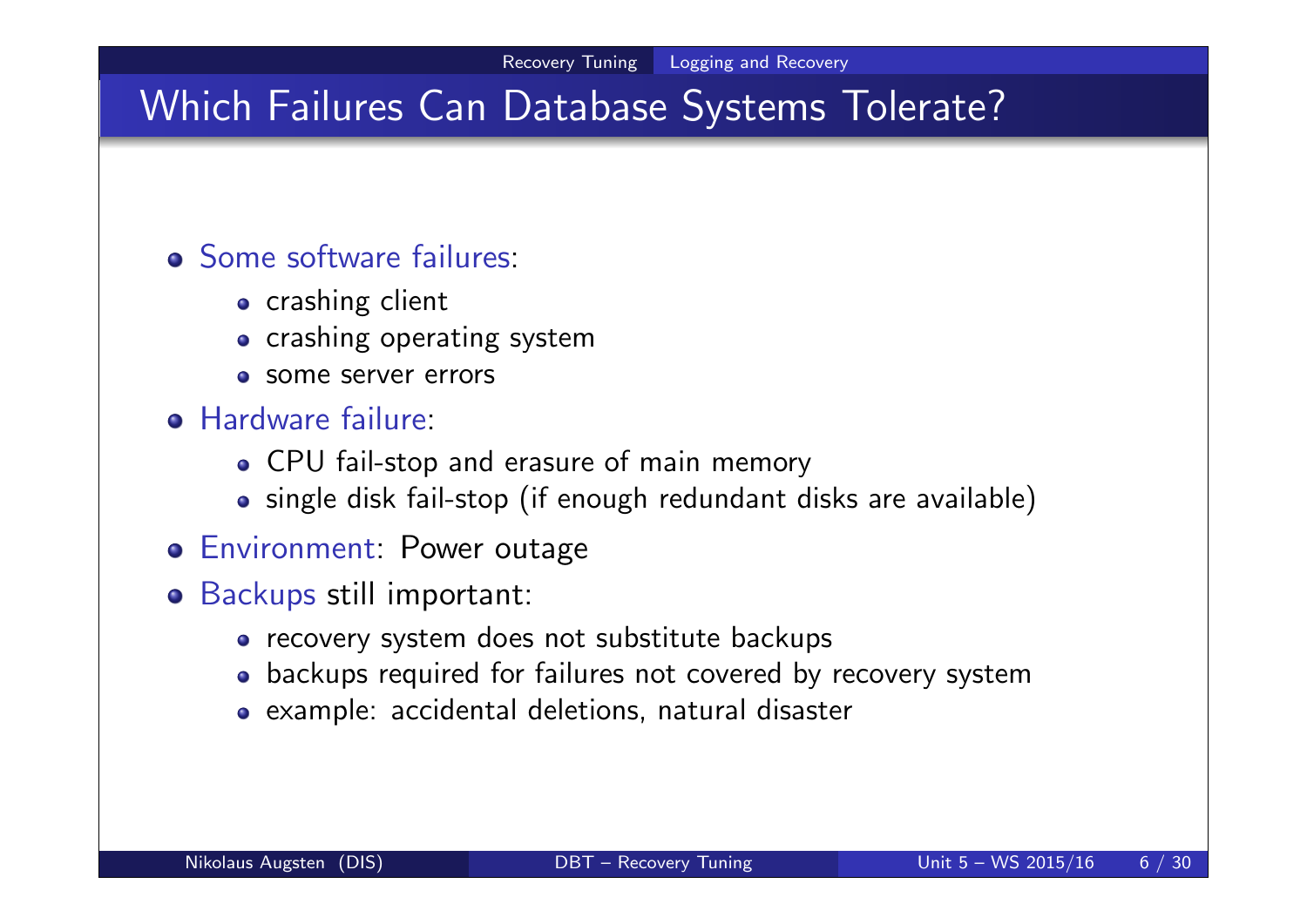# **Durability**

### Durability in databases:

- goal: make changes permanent before sending commit to client
- implementation: store transaction data on stable storage
- Stable storage: immune to failure (only approximated in practice)
	- durable media, e.g., disks, tapes, battery-backed RAM
	- replication on several units (redundant disks to survive disk failure)

#### Problems:

- non-durable buffers in some system layer
- **•** partial disk writes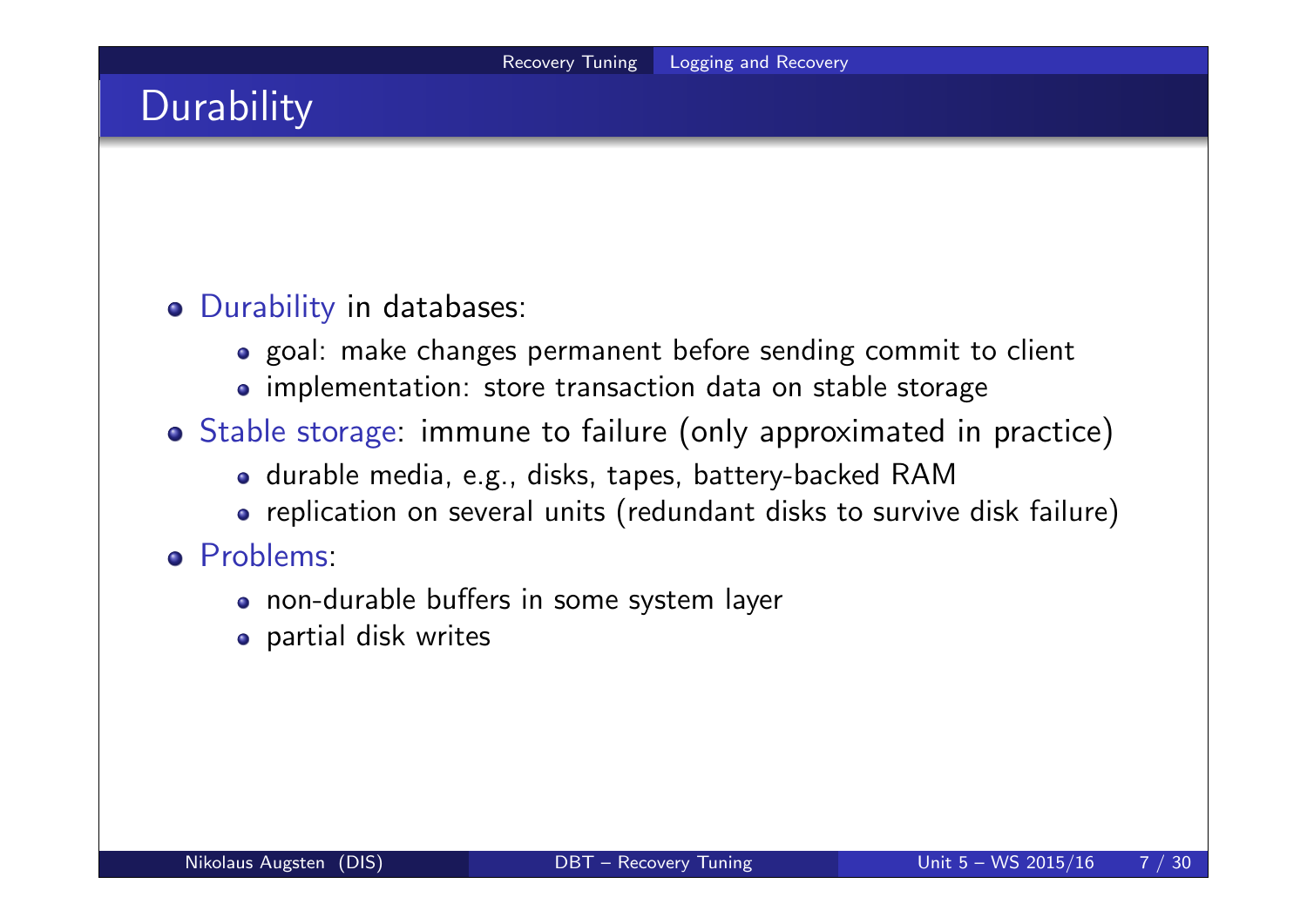## How To Deal with Non-Durable Buffers?

- Non-durable buffer in some system layer:
	- database tells system to write a disk page
	- but disk page remains in some non-durable buffer

### **o** Operating system buffer:

- write operations are buffered
- fsync flushes all pages of a given file  $-$  OK
- Disk controller cache:
	- common in RAID controllers
	- battery-backed cache  $-$  OK
	- other caches may lead to inconsistencies in case of failure
- Disk cache: switch off for log disk (critical!)
	- hdparm -I /dev/sda shows meta data of disk /dev/sda
	- hdparm -W 0 /dev/sda switches disk buffer off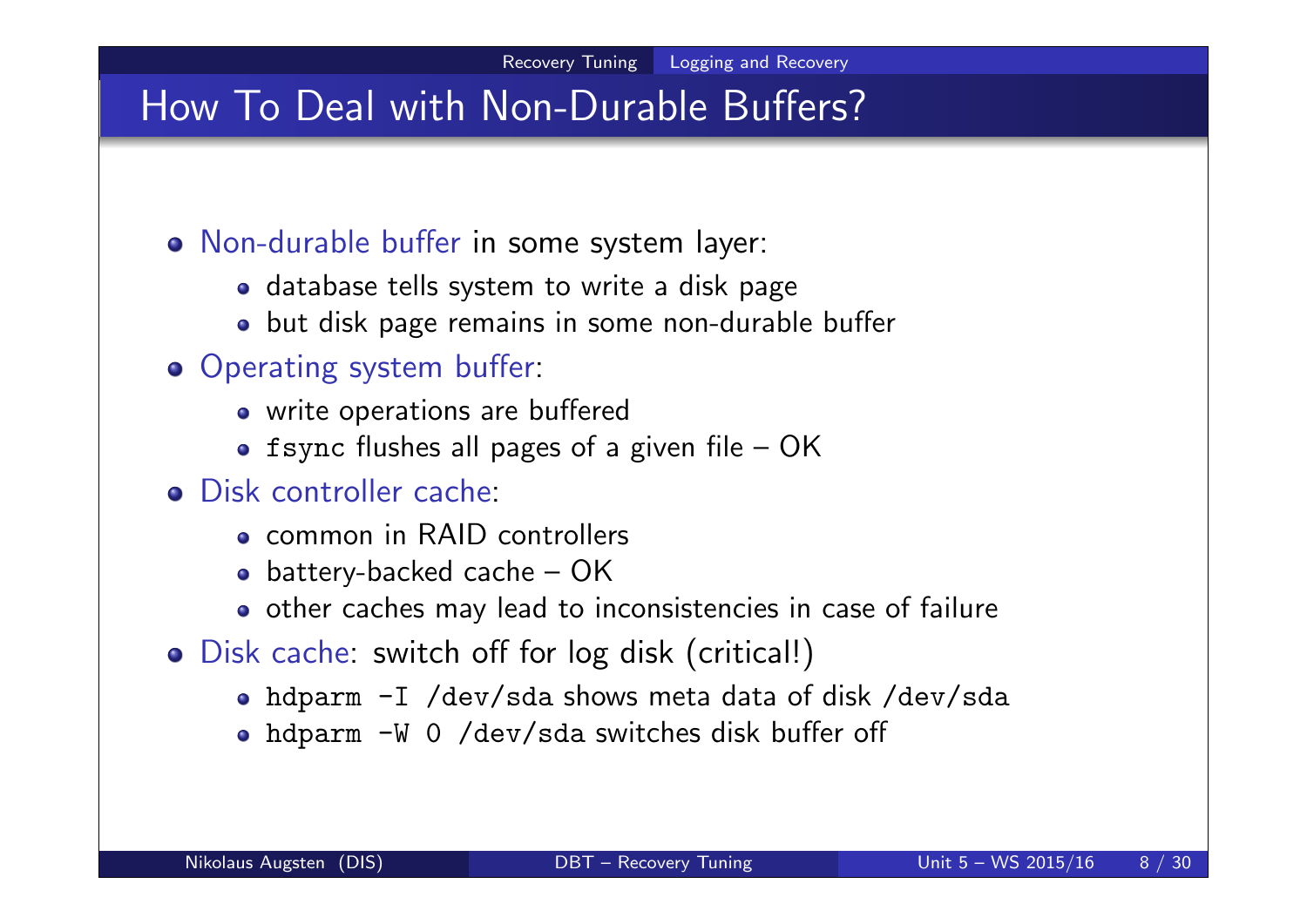## How To Deal with Partial Disk Writes?

### Partial disk writes:

- database writes disk page which consists of several sectors e.g., 8kB page consists of 16 sectors (512B each)
- power failure during write: page may be only partially written
- **e** leads to inconsistent database state
- Disk controller: battery backed cache
	- data in cache is written at restart after power outage
	- consistent state is restored
- Operating system: file system
	- file system that prevents partial writes, e.g., Raiser  $4$
- Database: e.g., full page writes in PostgreSQL
	- before-image of page is stored before updating it
	- recovery: partially written page is restored and update is repeated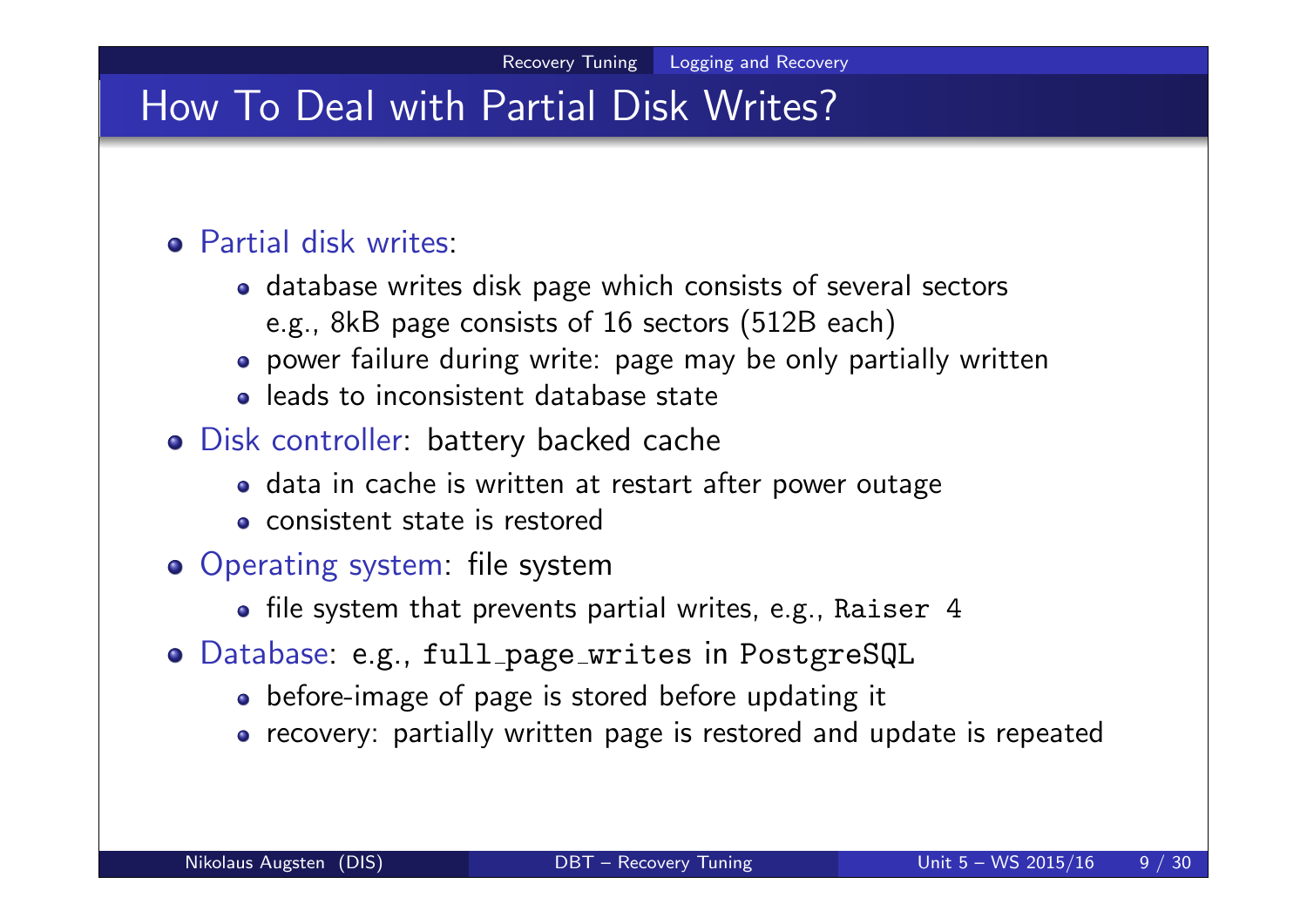## Guaranteeing Atomicity

- 1. Before images: state at transaction start
	- used to undo the effects of a uncommitted transaction
	- before image must remain on stable storage until commit
- 2. After images: state at transaction end
	- used to install effects of transaction after commit
	- after image must be written to stable storage before commit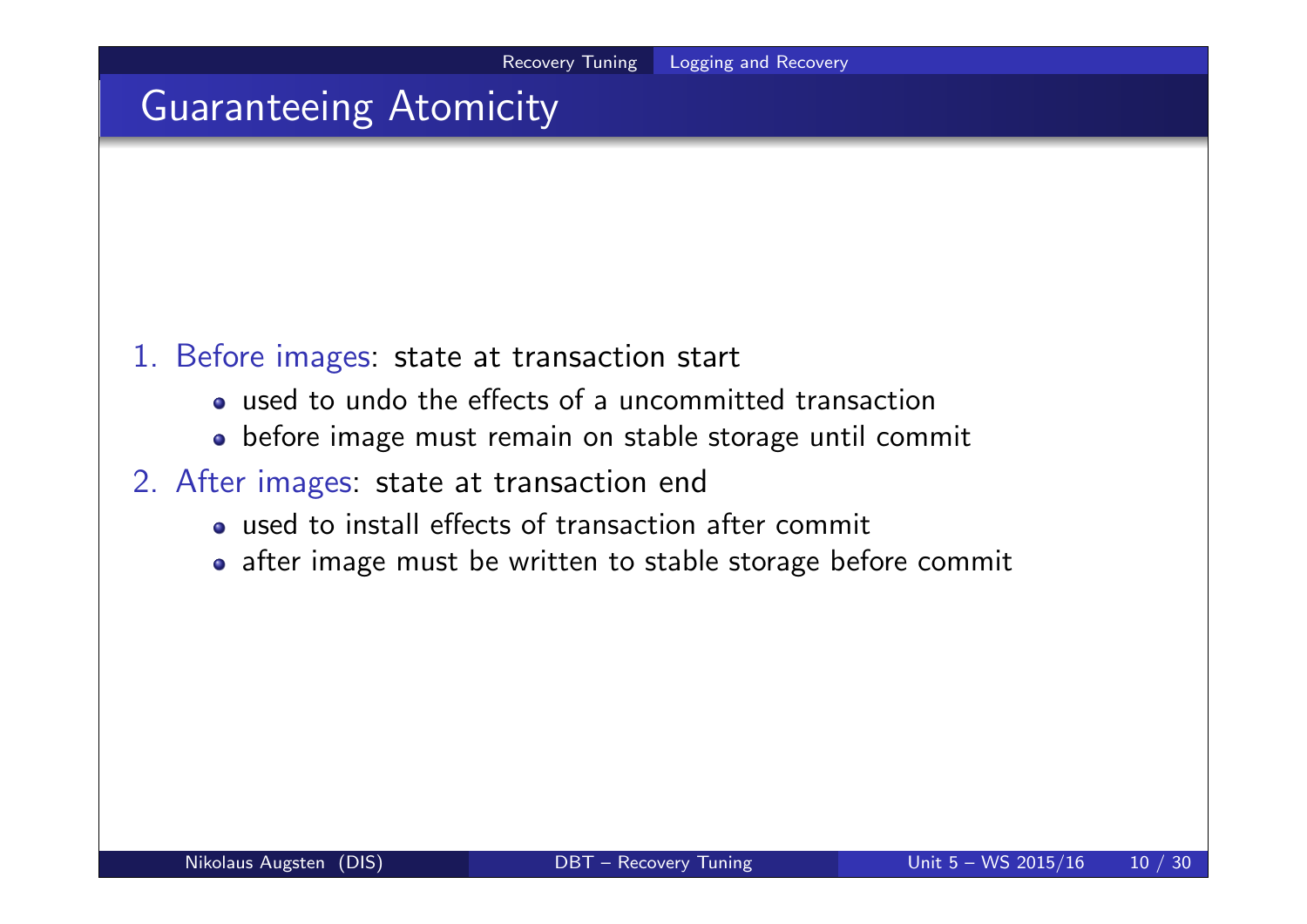## Concepts

- Data files: tables, indexes
- Log file: stores before and after images
- Database buffer: contains pages that transactions modify
- Dirty page: buffer page with uncommitted changes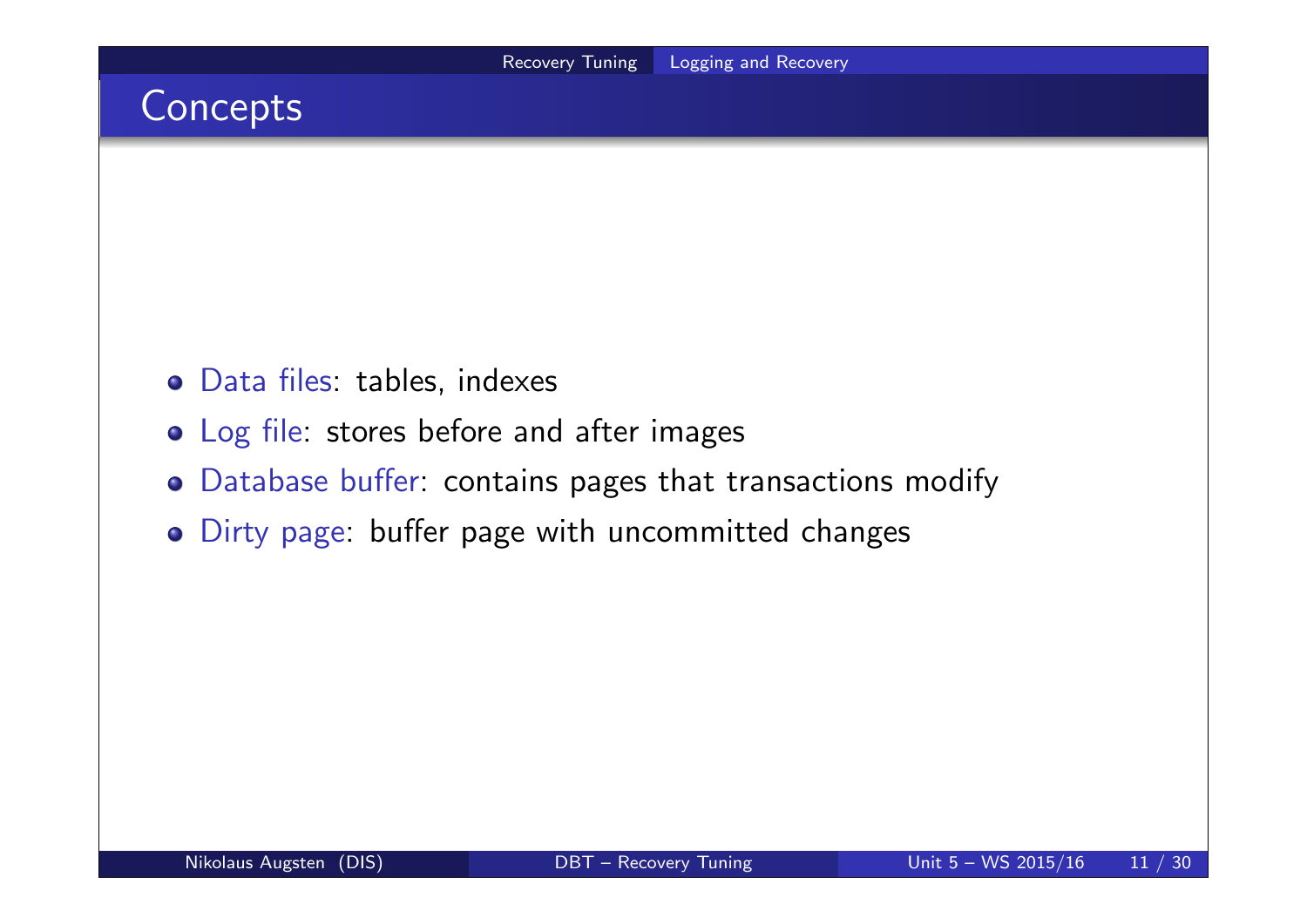## Write-Ahead Logging

### WAL commit:

- write after images to log file before transaction commits
- data files can be updated later (after commit)

### WAL abort:

- variant 1: explicitly store before image in log
- variant 2: use data file as a before image
- only in variant 1 it is safe to write dirty pages to the data file
- dirty pages are typically written when the database buffer is full
- Example: WAL for a transaction  $T$  that modifies pages  $P_i$  and  $P_j$ 
	- pages  $P_i$  and  $P_j$  are loaded to the database buffer
	- transaction  $\, {\cal T} \,$  modifies the pages  $P_i$  and  $P_j$
	- database generates log records  $\mathit{l}r_i$  and  $\mathit{l}r_j$  for the modifications
	- database writes log records to stable storage before committing
	- modified pages are written to data file after transaction  $T$  commits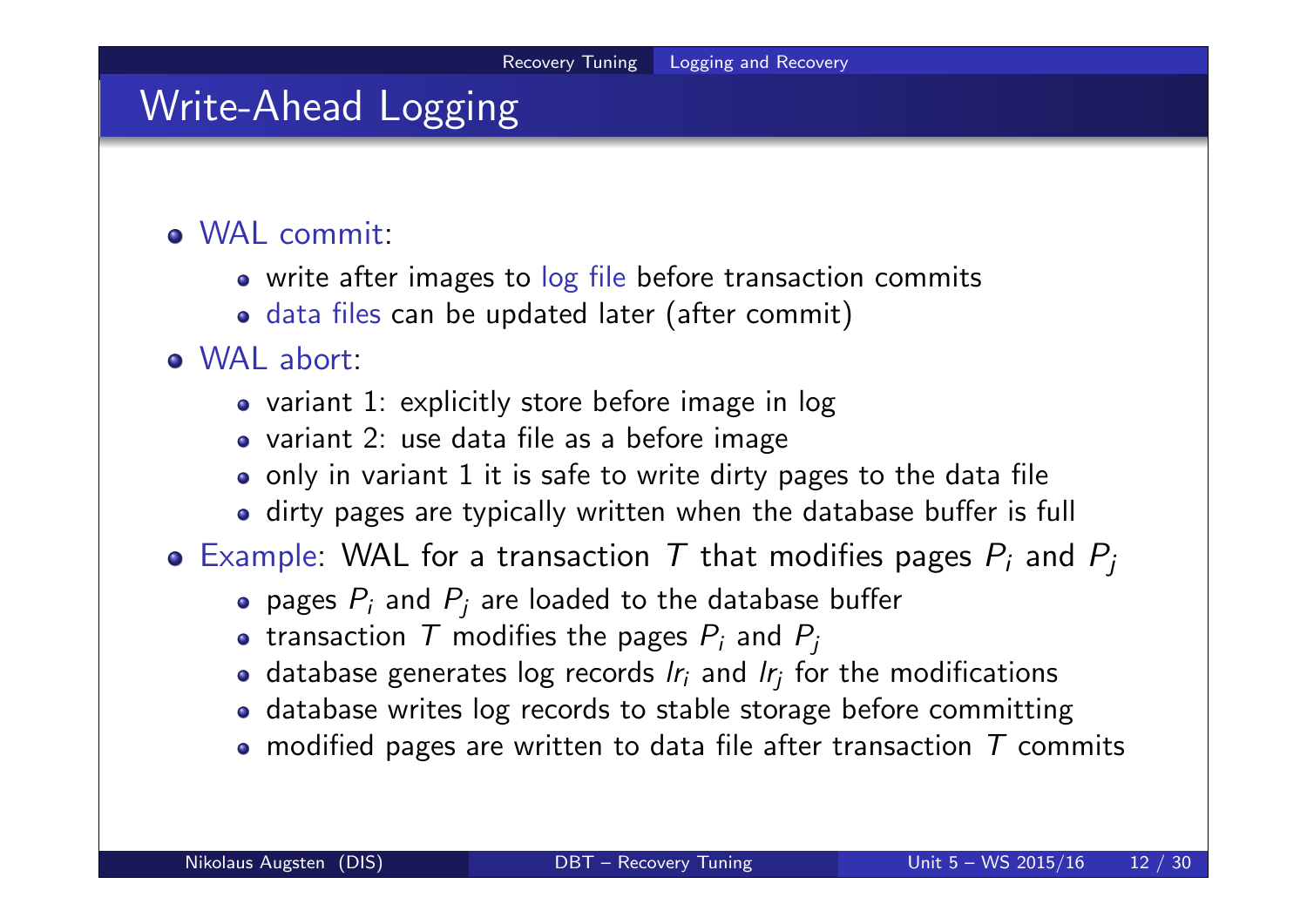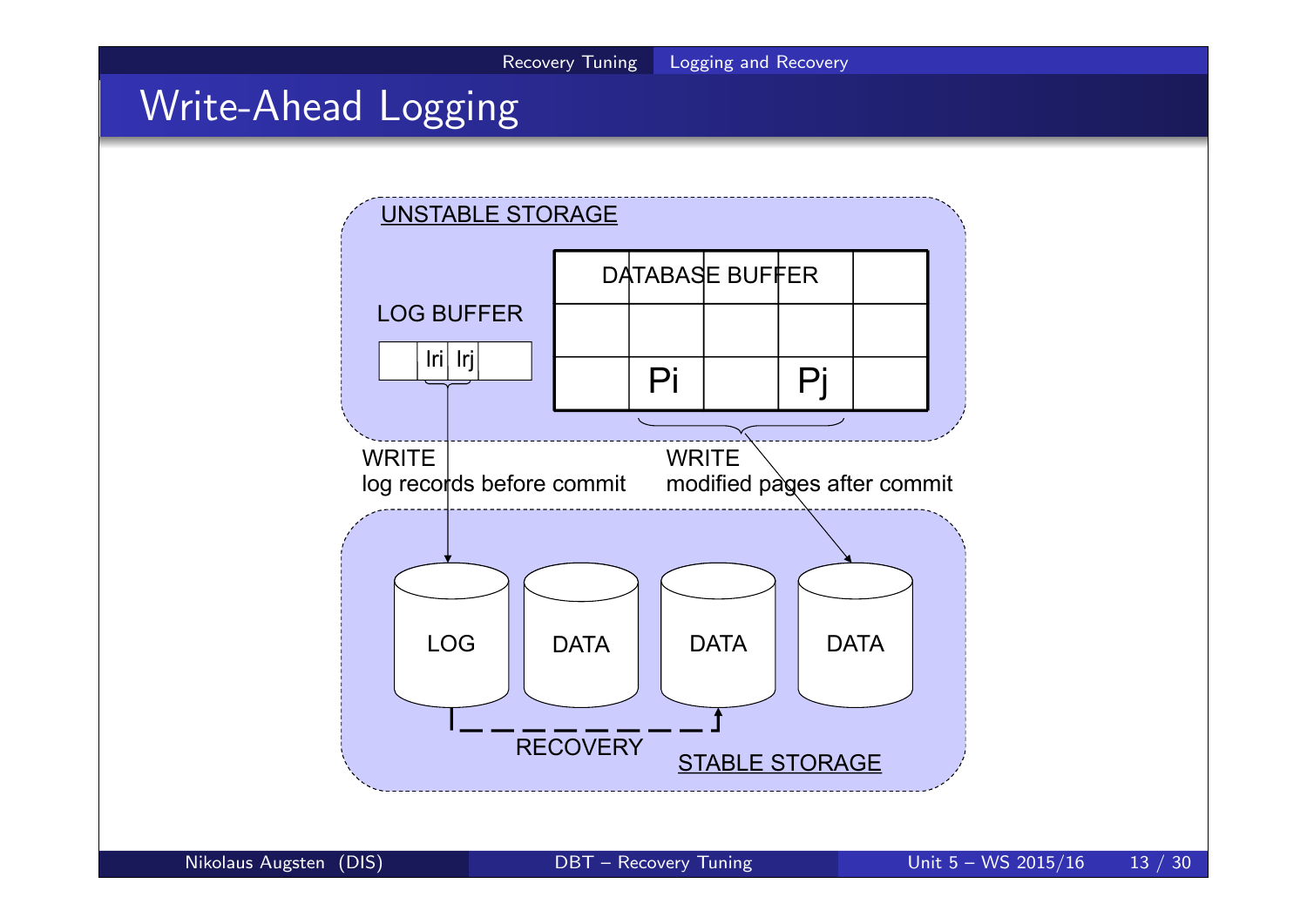## Logging Variants

### Logging granularity: what does a log record store?

- page-level logging
- byte-level logging (log partial pages)
- record-level logging
- Logical logging: log operation and argument that caused update
	- e.g., operation: insert into employee, argument: (103-4403-33,Brown)
	- saves disk space
	- implemented in DB2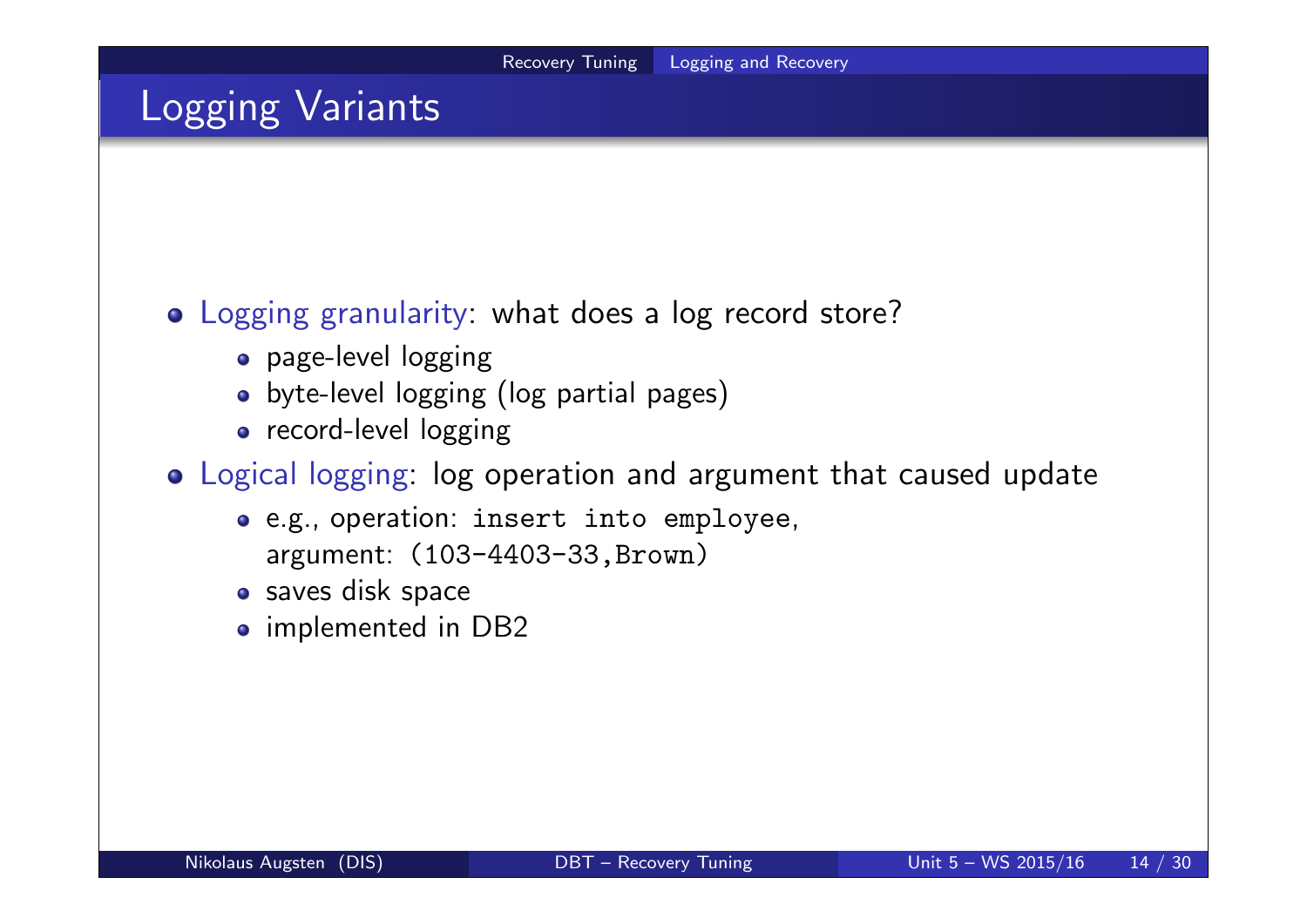## Logging Guarantee

Guarantee by logging algorithms:

current database state  $=$  current state of data files  $+$  log

#### Current database state:

- **•** reflects all committed transactions
- Current state of data file:
	- reflects only committed transactions physically in data file
	- some transactions may be committed and stored in the log, but not yet written to the database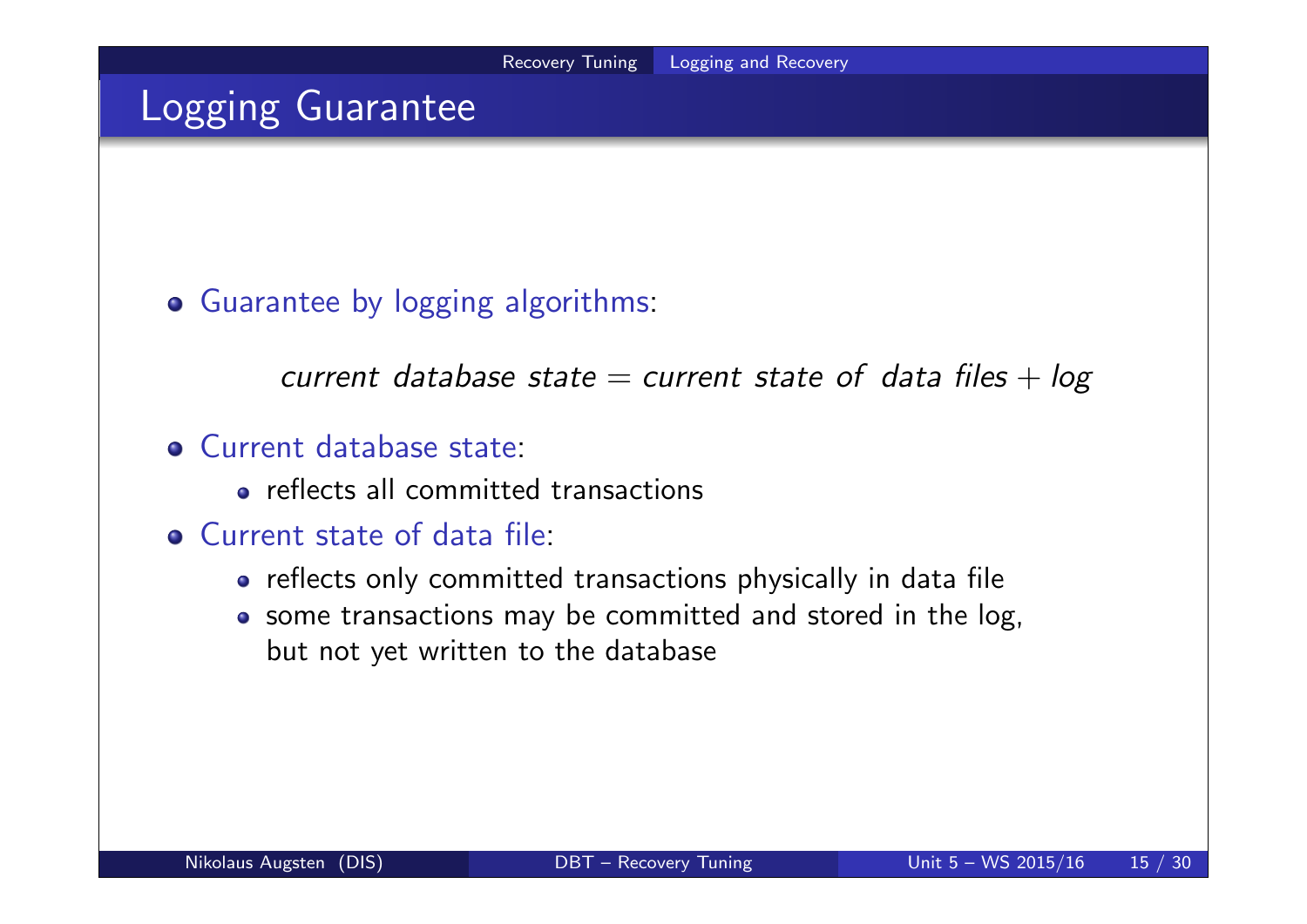### Checkpoint and Dump

Checkpoint: force data files to reflect current database state

- write all committed changes to data file
- committed changes may be in database buffer or log
- When do checkpoints happen?
	- at regular intervals (tuning parameter)
	- log is full (Oracle)
	- explicit SQL command
- Dump: transaction-consistent database state
	- entire database including changes of all committed transactions
	- **o** recovery guarantee:

```
current database state = database dump + log (after dump)
```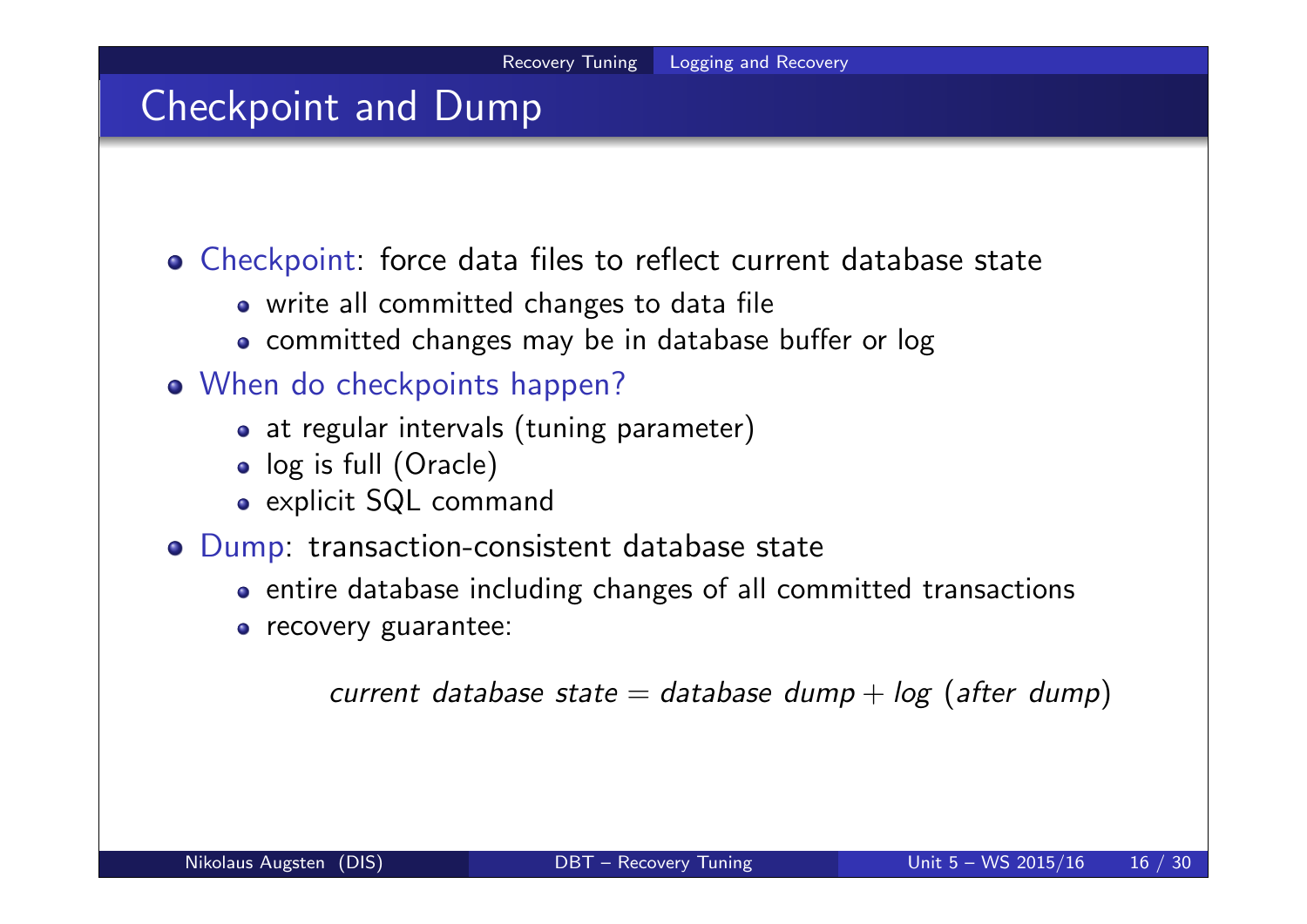## Recovering after Main Memory and Disk Failure

### Main memory failure: database buffer is lost

- log needs to be considered only starting after last checkpoint
- all committed changes before checkpoint are already in data file
- Data disk failure: (disk with log is still OK)
	- database dump required
	- log after database dump needs to be considered
	- checkpoints irrelevant
- Log disk failure: disaster!
	- committed transactions after last checkpoint get lost
	- database may be inconsistent last consistent state is last dump
	- to prevent disaster, replicate disk with log
	- make sure to avoid risk of non-durable buffers and partial writes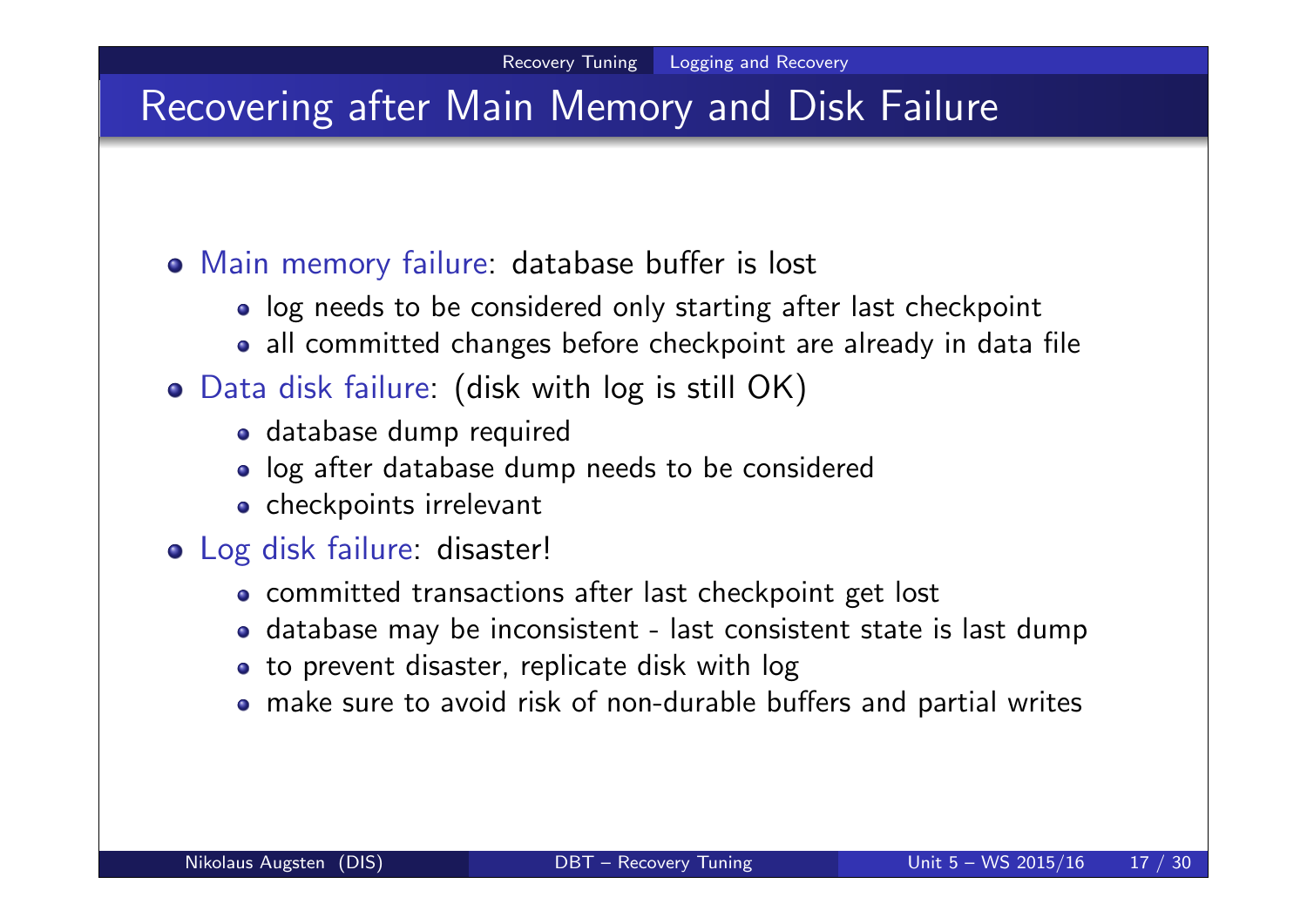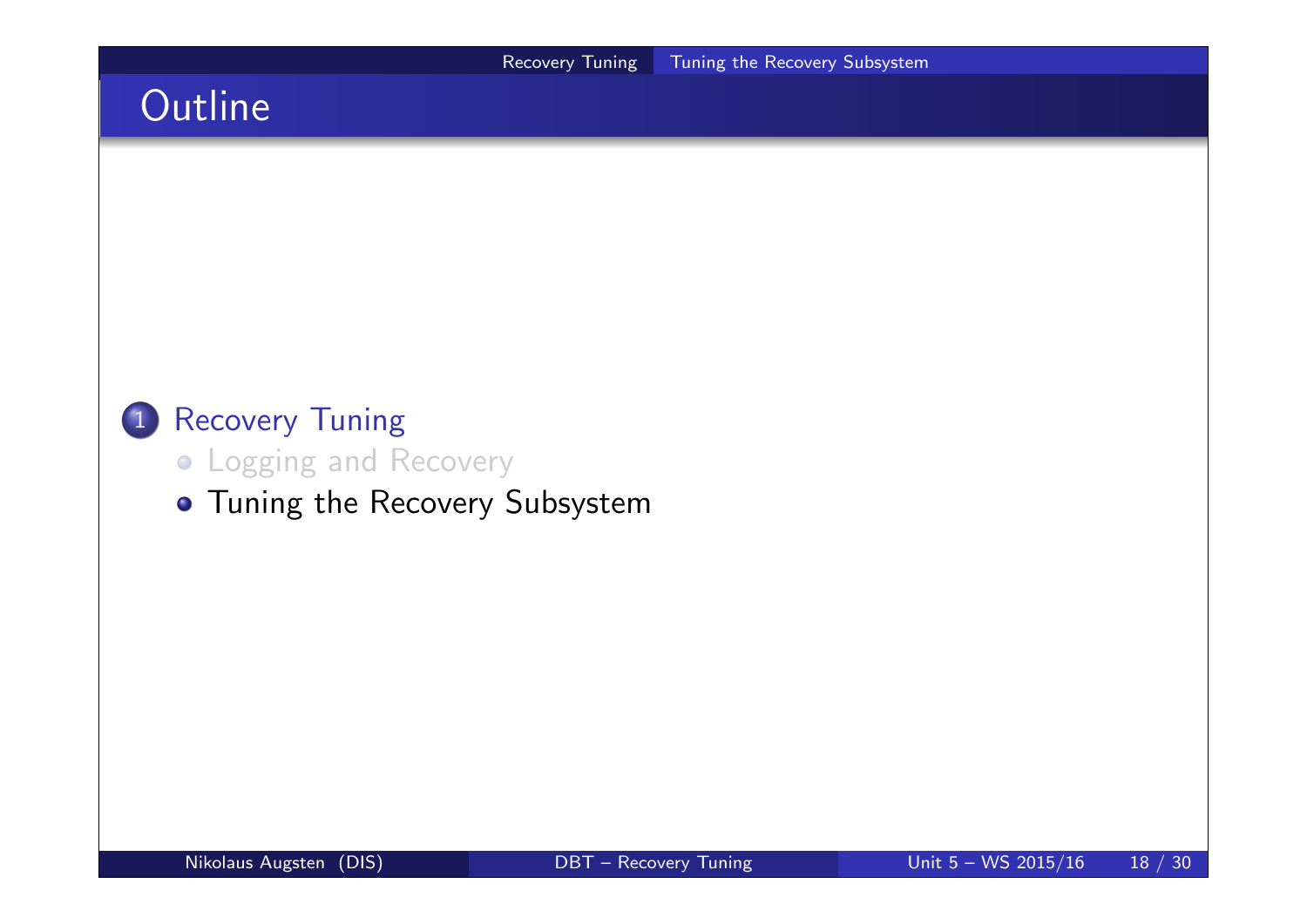

- 3. Log buffer tuning: trading in durability
- 4. Tuning data writes (checkpoints)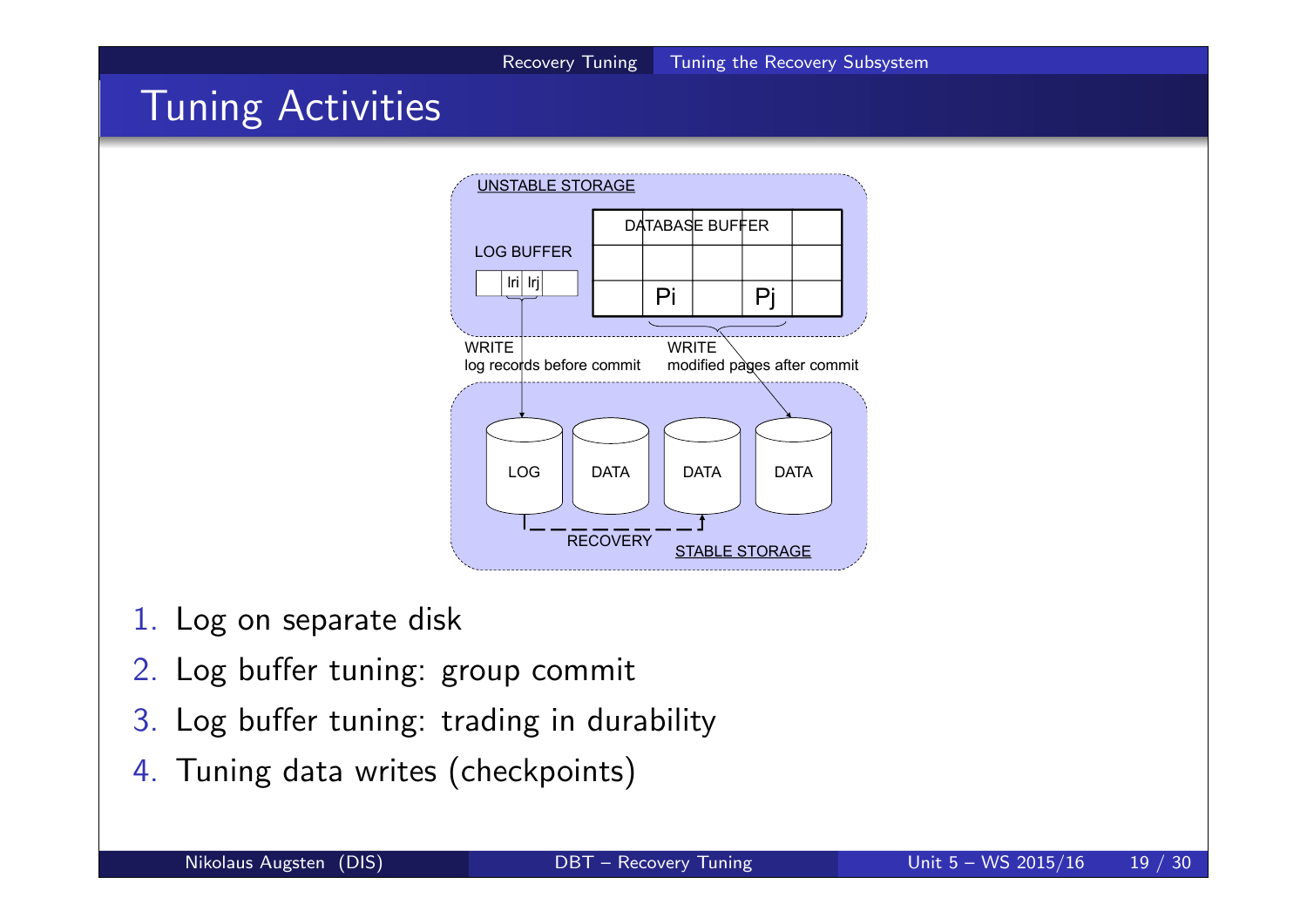## 1. Log on Separate Disk

- Update transaction must write to the log, i.e., to the disk
- If log and data files share disk, disk seeks are required.
- **o** Separate disk for log:
	- sequential writes instead of seeks (10 to 100 times faster)
	- log independent from data files in case of disk failure
	- disk setting can be tailored to log (e.g., switch off buffer)
- PostgreSQL: How to move log to an other disk?
	- log directory: pg\_xlog
		- location: show data\_directory; (needs admin permission)
	- move log directory to log disk and create symbolic link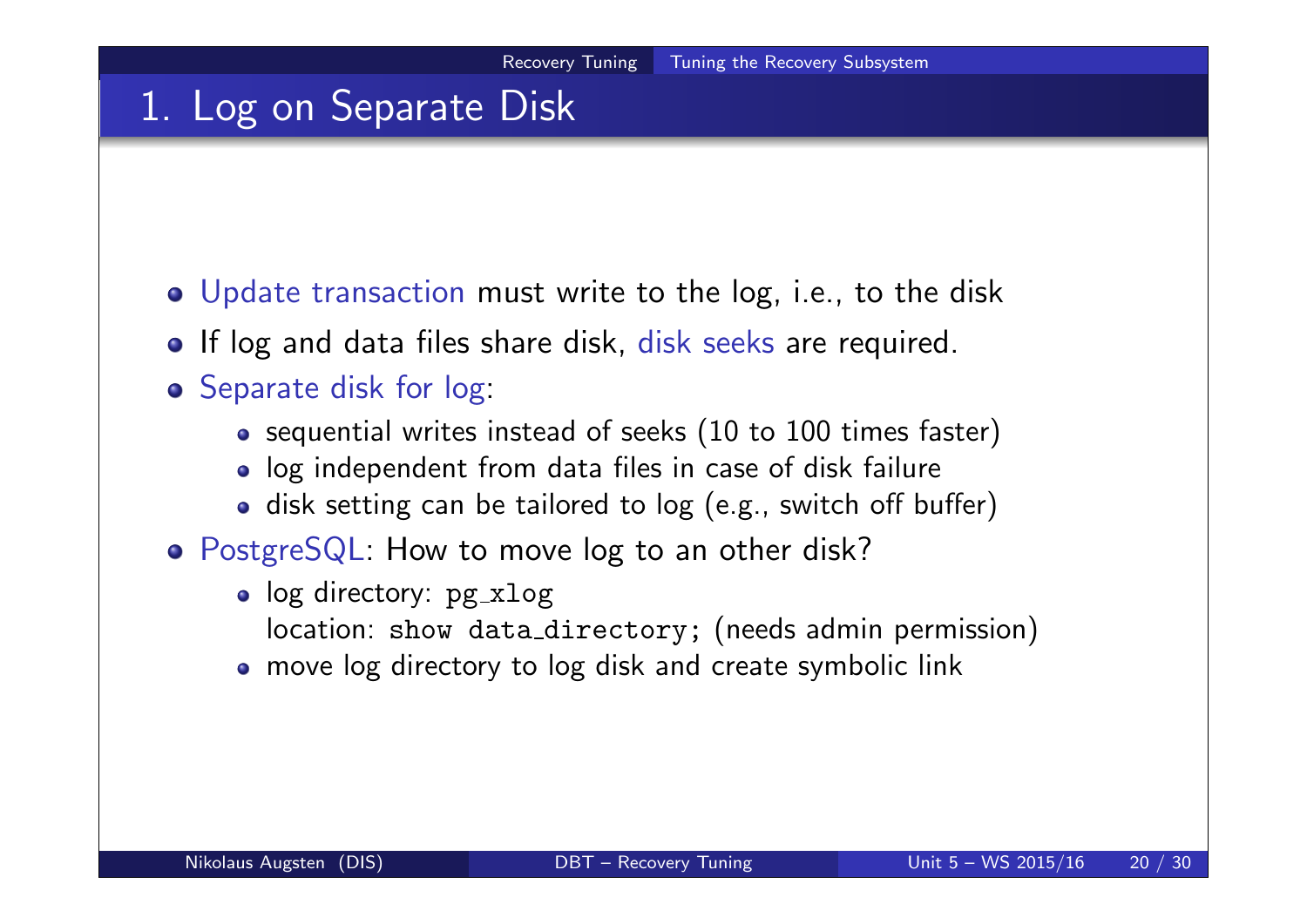![](_page_20_Figure_0.jpeg)

- 300k inserts or update statements.
- Each statement is a separate transaction and forces a write.
- Same disk: data files and log are on the same disk.
- Different disks: log has its own disk.

Oracle 9i on Linux server with internal hard drives (no RAID controller)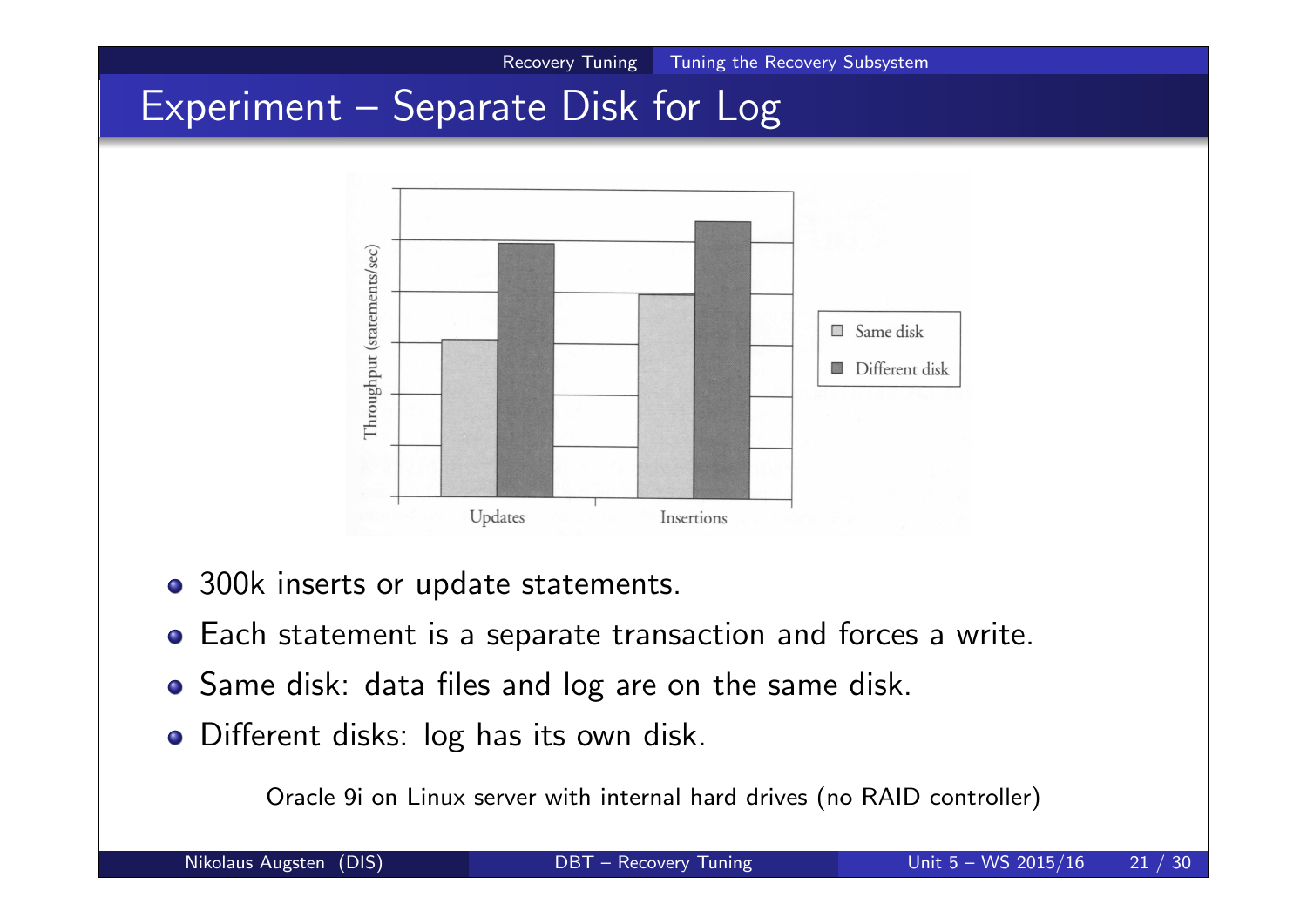## 2. Group Commit

- Log buffer is flushed to disk before each commit.
- Group commit:
	- commit a group of transactions together
	- only one disk write (flush) for all transactions
- Advantage: higher throughput
- Disadvantages: some transactions must wait before committing
	- locks are held longer (until commit)
	- lower response time for waiting transactions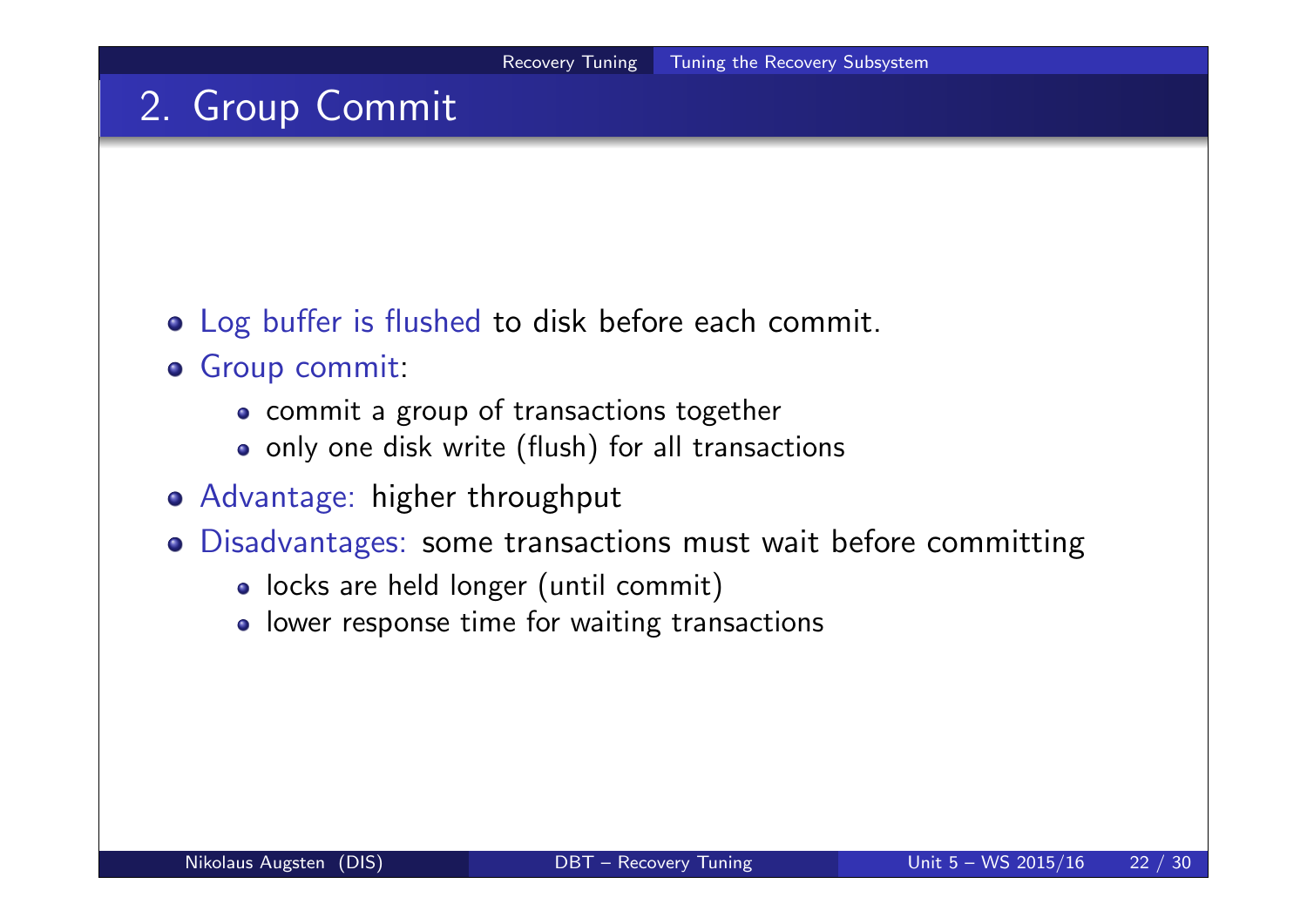![](_page_22_Figure_0.jpeg)

# Group Commit – Experiment

![](_page_22_Figure_2.jpeg)

o Increasing the group commit size increases the throughput.

DB<sub>2</sub> UDB V<sub>7.1</sub> on Windows 2000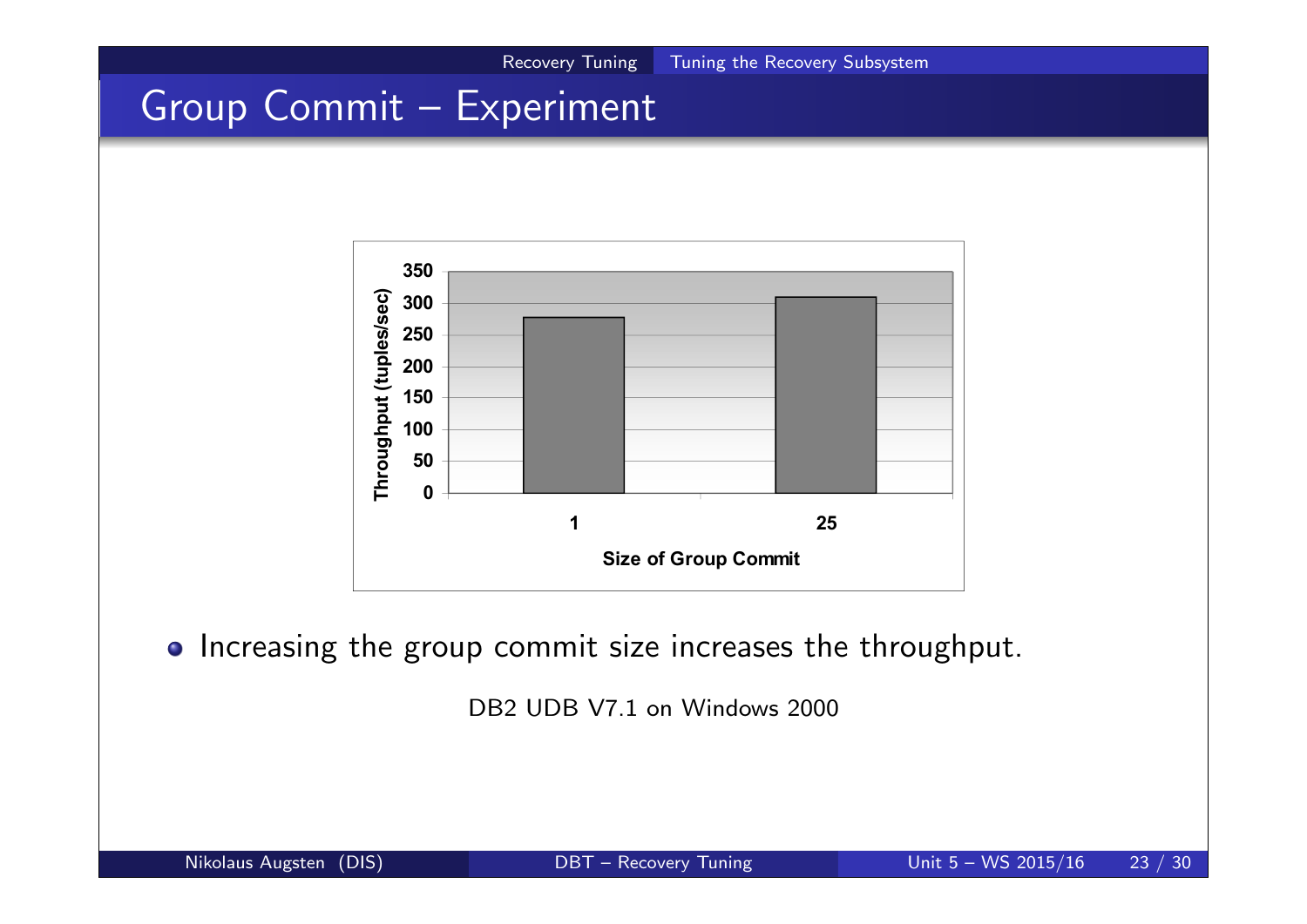## WAL Buffer and Group Commit in PostgreSQL

### WAL buffer: Write ahead log buffer

- RAM buffer, z.B. 768kB (wal\_buffers)
- all log records are written to this buffer
- WAL page is flushed at commit or every 200ms (wal\_writer\_delay)
- data is written to a file called WAL segment (16MB each)
- commit delay: (default: 0)
	- time delay between a commit and flushing WAL buffer
	- during waiting period, hopefully other transactions commit
	- if other transaction commits, do group commit
	- if no other transaction commits, waiting time is lost
- commit sibling: (default: 5)
	- minimum number of concurrent open transactions for group commit
	- if less transactions are open, commit delay is disabled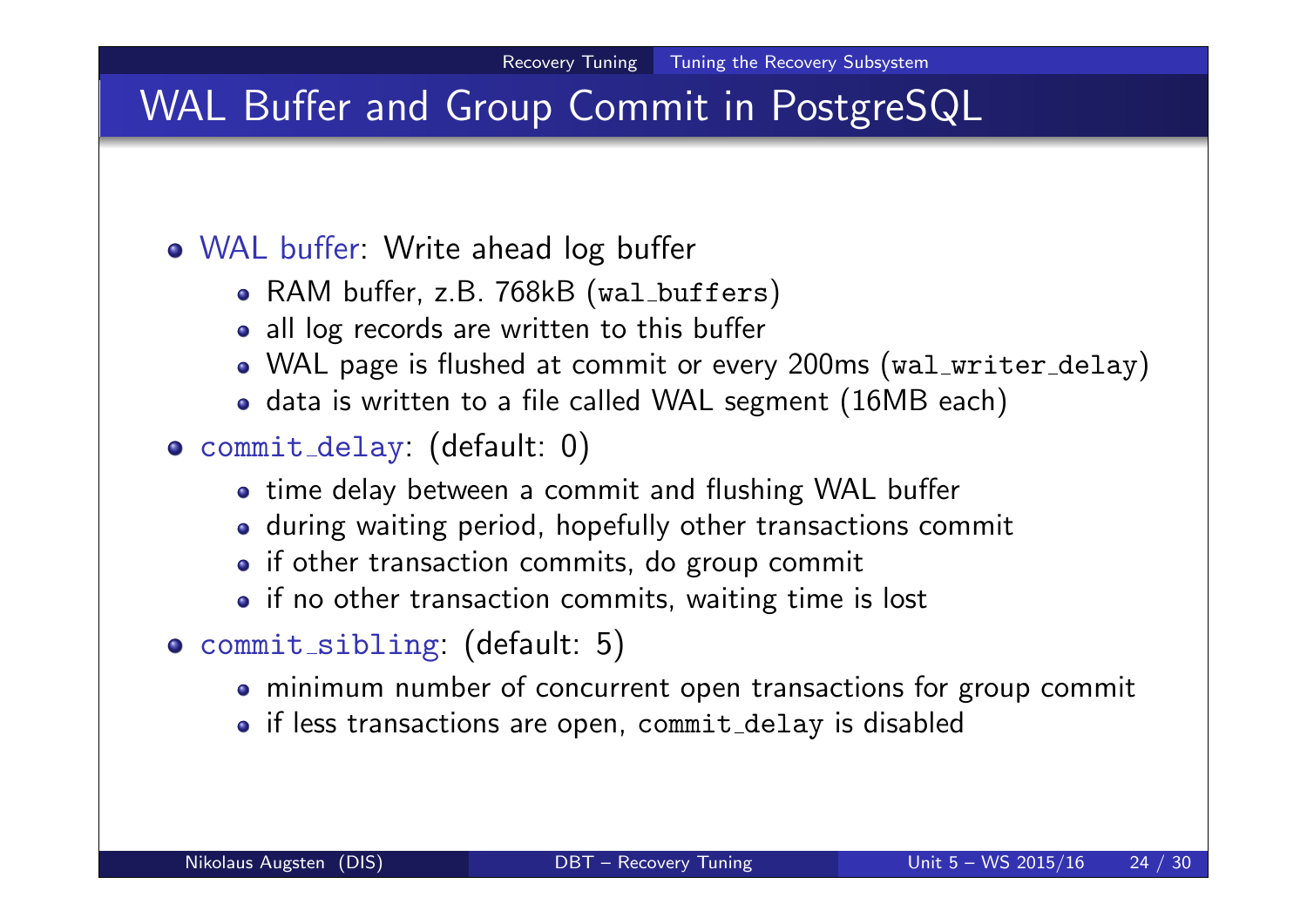# 3. WAL Tuning: Trading in Durability (PostgreSQL)

- synchronous commit: (default: on)
	- call fsync to force operating system to flush disk buffer
	- commit only after fsync returns
	- switch off if you do not want to wait for fsync
	- parameter can be set for each transaction individually
- Switching off synchronous commit increases performance.
- Worst case: database consistency not in danger
	- system crash may cause loss of most recently committed transactions
	- lost transactions seem uncommitted to database and are cleanly aborted at startup, resulting in consistent database state
	- client thinks that transaction committed, but it was aborted
	- maximum delay between commit and flush (risk period):  $3 \times$  wal\_writer\_delay (=  $3 \times 200$  ms by default)
- fsync: (default: on)
	- switching off fsync might result in unrecoverable data corruption
	- synchronous commit: similar performance, less risk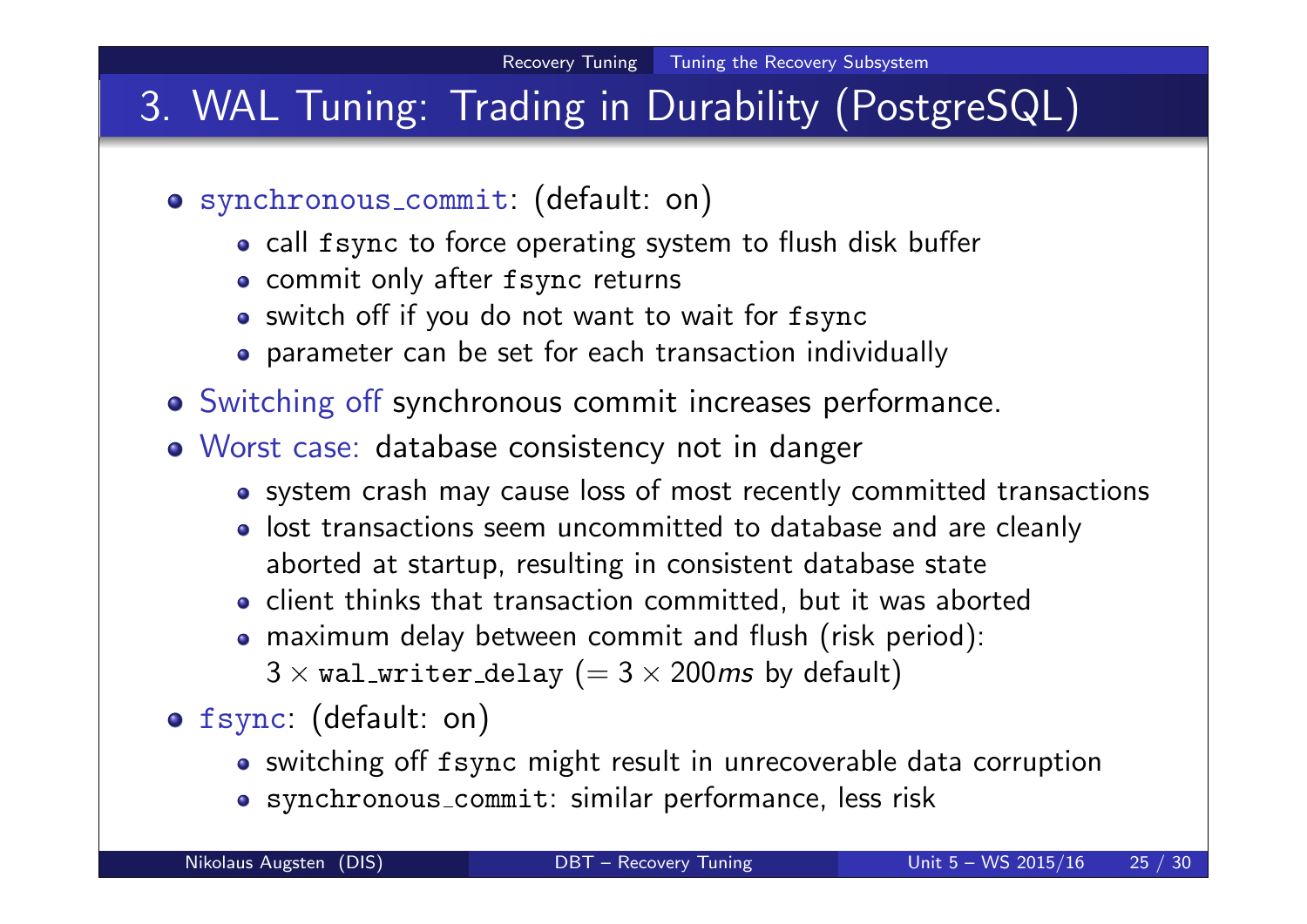## 4. Tuning Data Writes

### At commit time

- database buffer (in RAM) has committed information
- log (on disk) has committed information
- data file may not have committed information
- Why is data not immediately written to data file?
	- each page write requires a seek
	- $\bullet$  resulting random I/O bad for performance

#### **Q** Convenient writes:

- wait and write larger chunks at once
- write when cheap, e.g., disk heads are on the right cylinder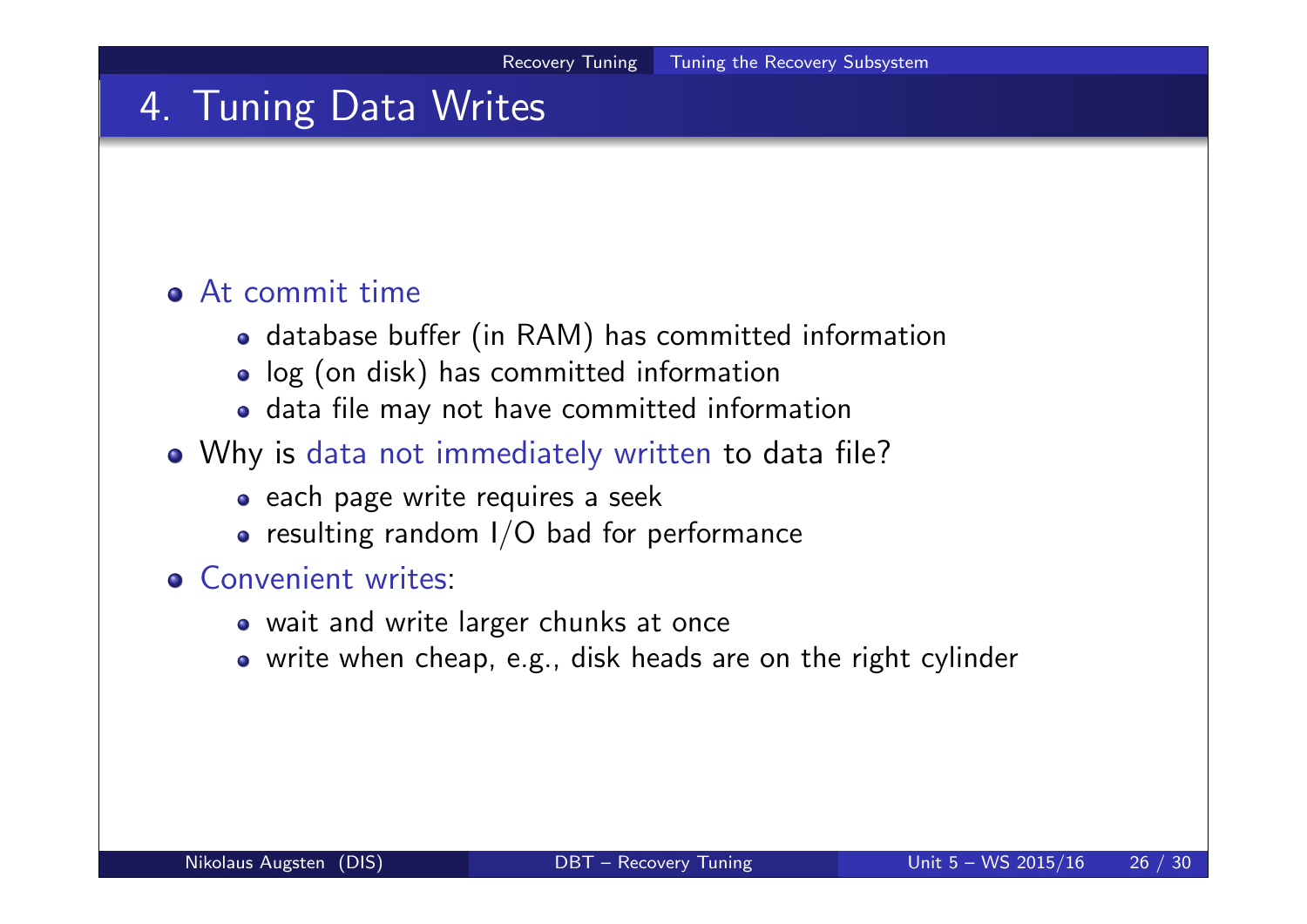### Database Writes – Tuning Options

### Fill ratio of the database buffer (RAM):

- Oracle: DB BLOCK MAX DIRTY TARGET specifies maximum number of dirty pages in database buffer
- SQL Server: pages in free lists falls below threshold (3% by default)

### **o** Checkpoint frequency:

- checkpoint forces all committed writes that are only in database buffer or log to the data file
- less frequent checkpoints allow more convenient writes
- less frequent checkpoints increase recovery time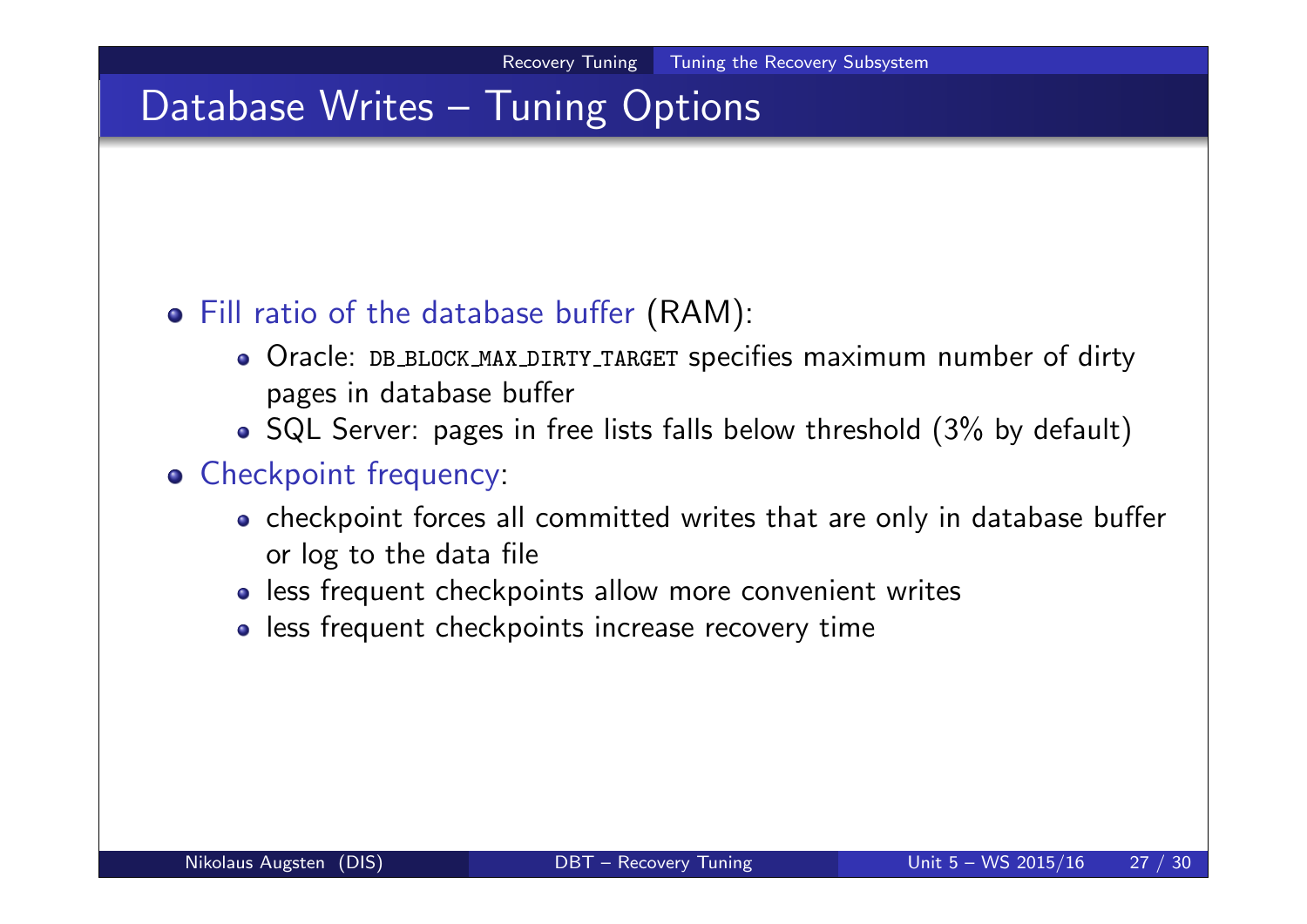# Checkpoint Tuning in PostgreSQL

#### **o** Checkpoints have a cost:

- disk activity to transfer dirty pages to data file
- if full page writes is on (avoid partial disk writes), after checkpoint a before image must be stored in log for each new page that is modified

### Checkpoint is triggered if one of the following is reached:

- checkpoint\_timeout (5min): max interval between checkpoints
- checkpoint\_segments (3): max number of log file segments (16MB)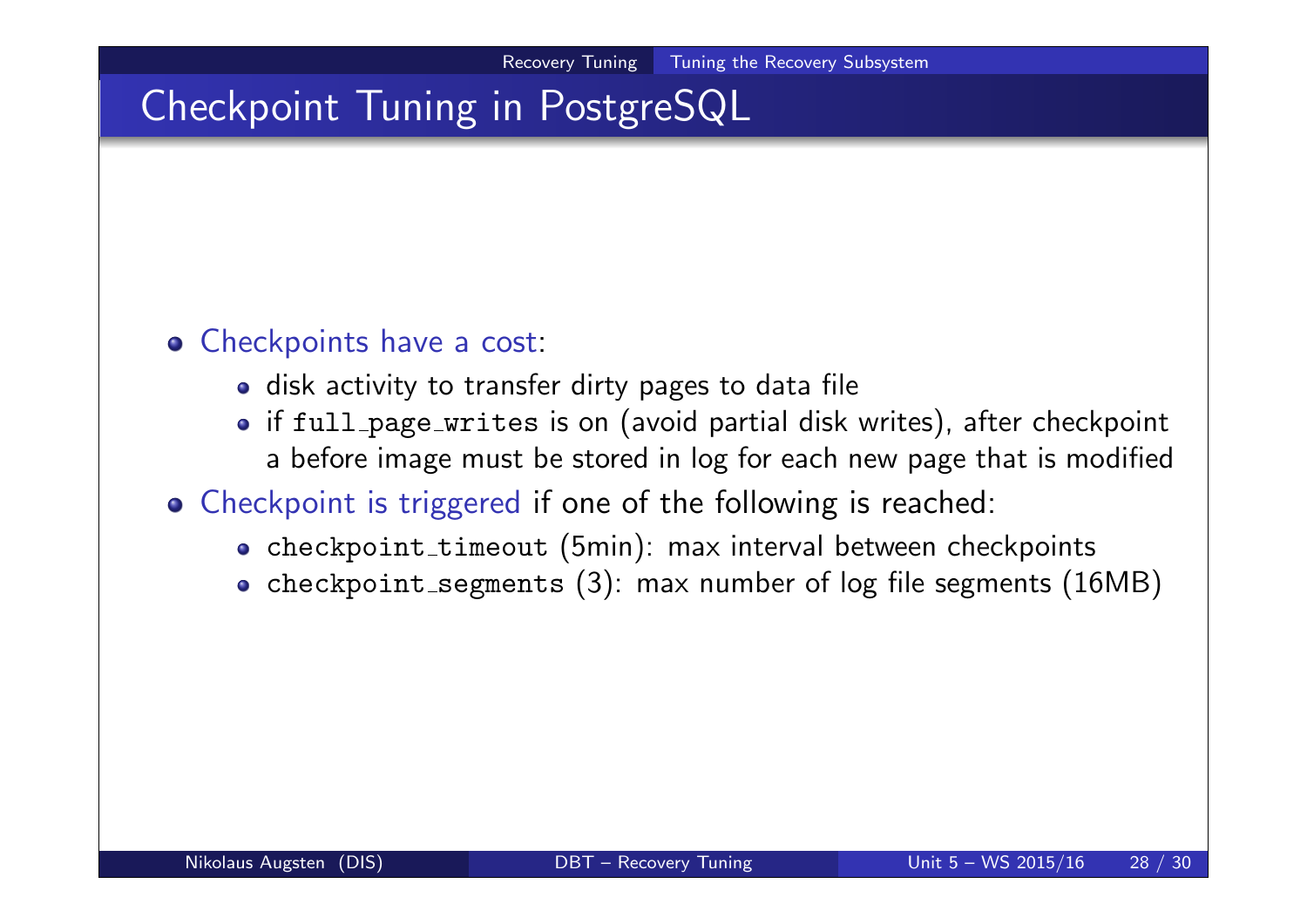# Checkpoint Tuning in PostgreSQL

### **o** Spreading checkpoint traffic:

- checkpoint traffic is distributed to reduce  $I/O$  load
- checkpoint\_completion\_target (0.5): fraction of time before next checkpoint will happen
- checkpoint should finish within this time period

### **o** Monitoring checkpoints:

- checkpoint warning (30s): write warning to log if checkpoints happen more frequently
- frequent appearance indicates that checkpoint segments should be increased